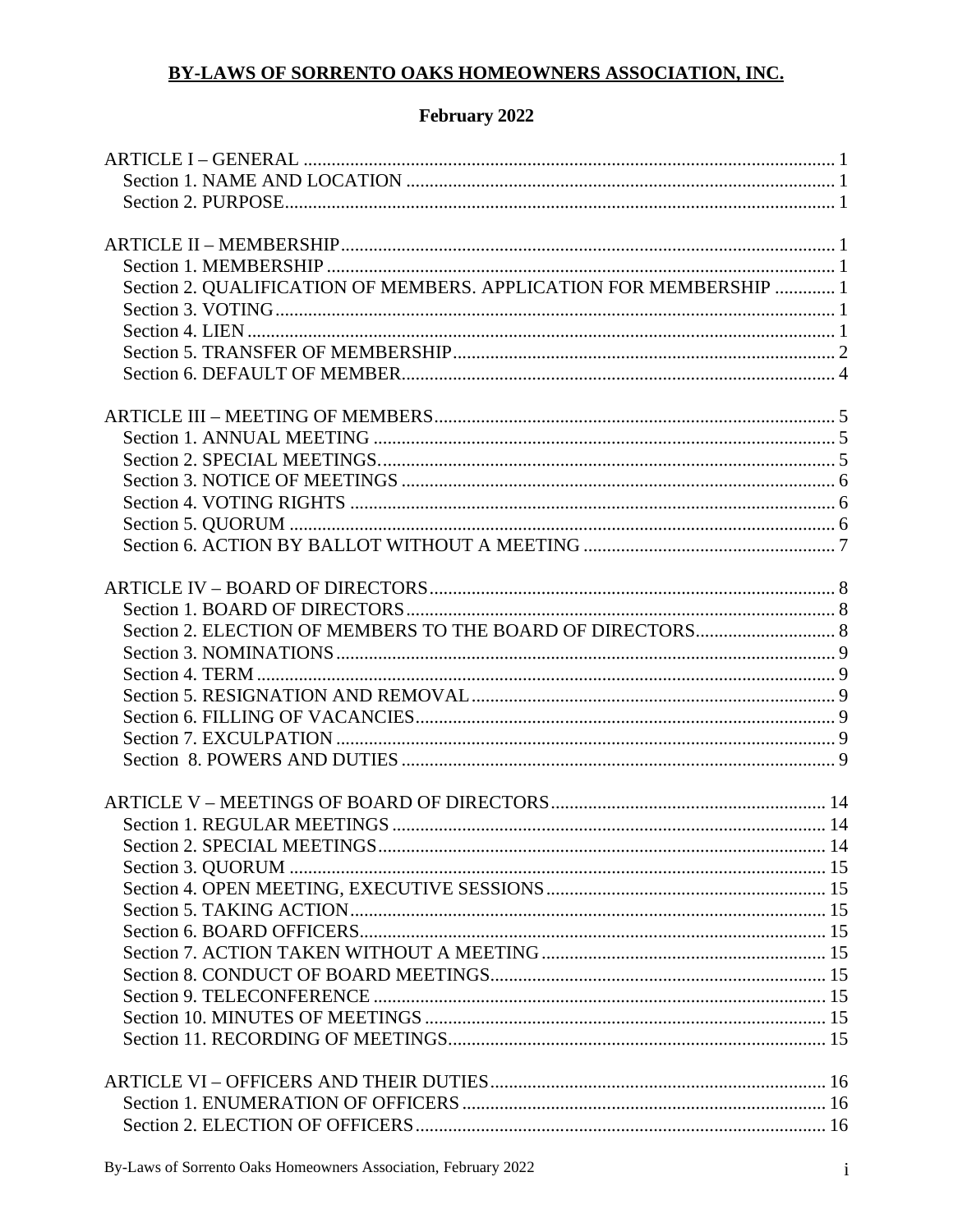| Section 5. PROHIBITION AGAINST SHARING IN CORPORATE EARNINGS.  22 |  |
|-------------------------------------------------------------------|--|
|                                                                   |  |
|                                                                   |  |
|                                                                   |  |
|                                                                   |  |
|                                                                   |  |
|                                                                   |  |
|                                                                   |  |
|                                                                   |  |
|                                                                   |  |
|                                                                   |  |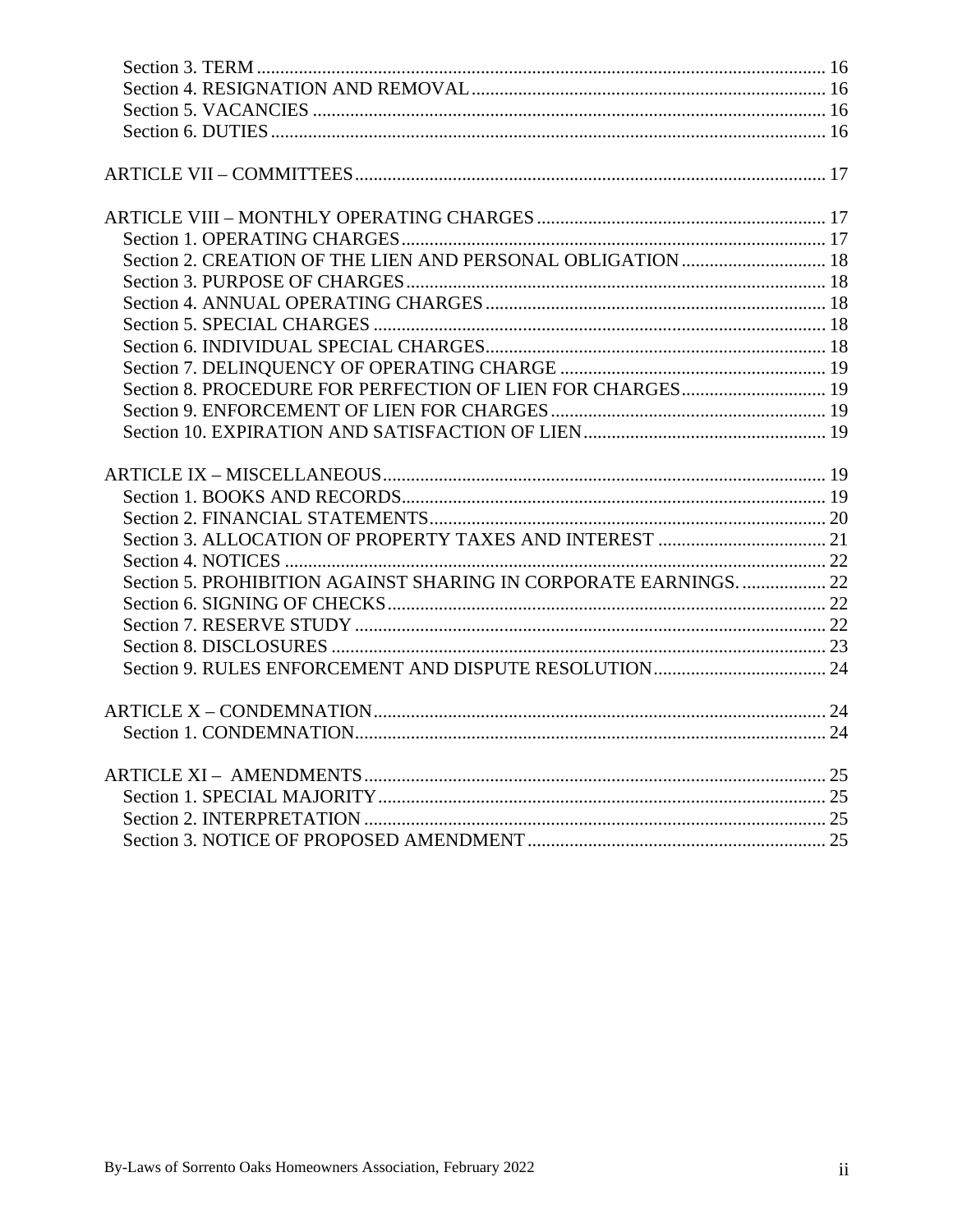## **BY-LAWS OF SORRENTO OAKS HOMEOWNERS ASSOCIATION, INC.**

#### **FEBRUARY 2022**

## **ARTICLE I – GENERAL**

**Section 1. NAME AND LOCATION.** The name of this corporation is Sorrento Oaks Homeowners Association, Inc. (hereinafter referred to as "Association"). Its principal office is located at 800 Brommer Street, Santa Cruz, California 95062.

**Section 2. PURPOSE.** The purpose of this Association is to own and operate a 92-unit Mobile Home Park ("Park") and to operate it as a nonprofit mutual benefit association, consistent with the provisions set forth in its Articles of Incorporation ("Articles"), and these By-laws.

#### **ARTICLE II – MEMBERSHIP**

**Section 1. MEMBERSHIP.** Each person or group of persons who qualify to purchase and occupy a mobile home in the park shall automatically become a member ("Member") of the Association upon obtaining a publicly recorded ownership interest in a mobile home and shall own a membership ("Membership Share") in the Association. There shall be one class of Members of the Association, and except as otherwise provided, the rights, powers and privileges of all Members shall be equal. Members shall be subject to the terms and provisions of the Articles of Incorporation, these By-Laws, the Rules & Regulations, and the Occupancy Agreement (collectively, "Governing Documents"). Membership rights and privileges, including voting rights and access to common amenities, may be temporarily suspended as provided for in these By-Laws.

#### **Section 2. QUALIFICATION OF MEMBERS. APPLICATION FOR MEMBERSHIP.**

First priority will be given to any natural person who applies for membership and who has been approved for membership by the Association's Board of Directors. Applicants will be required to provide proof of age to comply with the age requirement and a credit report to show the applicant's history of financial responsibility. The applicant shall become a Member following payment of the membership fee as set by the Board of Directors, and upon execution of an Occupancy Agreement in the usual form employed by the Association, covering the space occupied by a specific mobile home. Application for membership shall be presented to a Member of the Board of Directors or agent of the Board of Directors on a form prescribed by the Board of directors.

**Section 3. VOTING.** Each Member shall be entitled to one vote. When more than one person owns a mobile home, all such owners shall be Members of the Association. However, the vote for each Space must be cast as a unit. Fractional votes shall not be allowed and in no event shall more than one vote be cast with respect to any one Space. The total number of voting memberships shall not exceed the total number of mobile home Spaces in the Park. Members owning more than one mobile home are limited to one vote.

**Section 4. LIEN.** The Association shall have a lien on the outstanding Membership Shares in order to secure payment of any sums which shall be due or become due from the holders thereof, for any reason whatsoever, including any sums due under the Occupancy Agreement. The lien is declared to be enforceable in any matter permitted by law.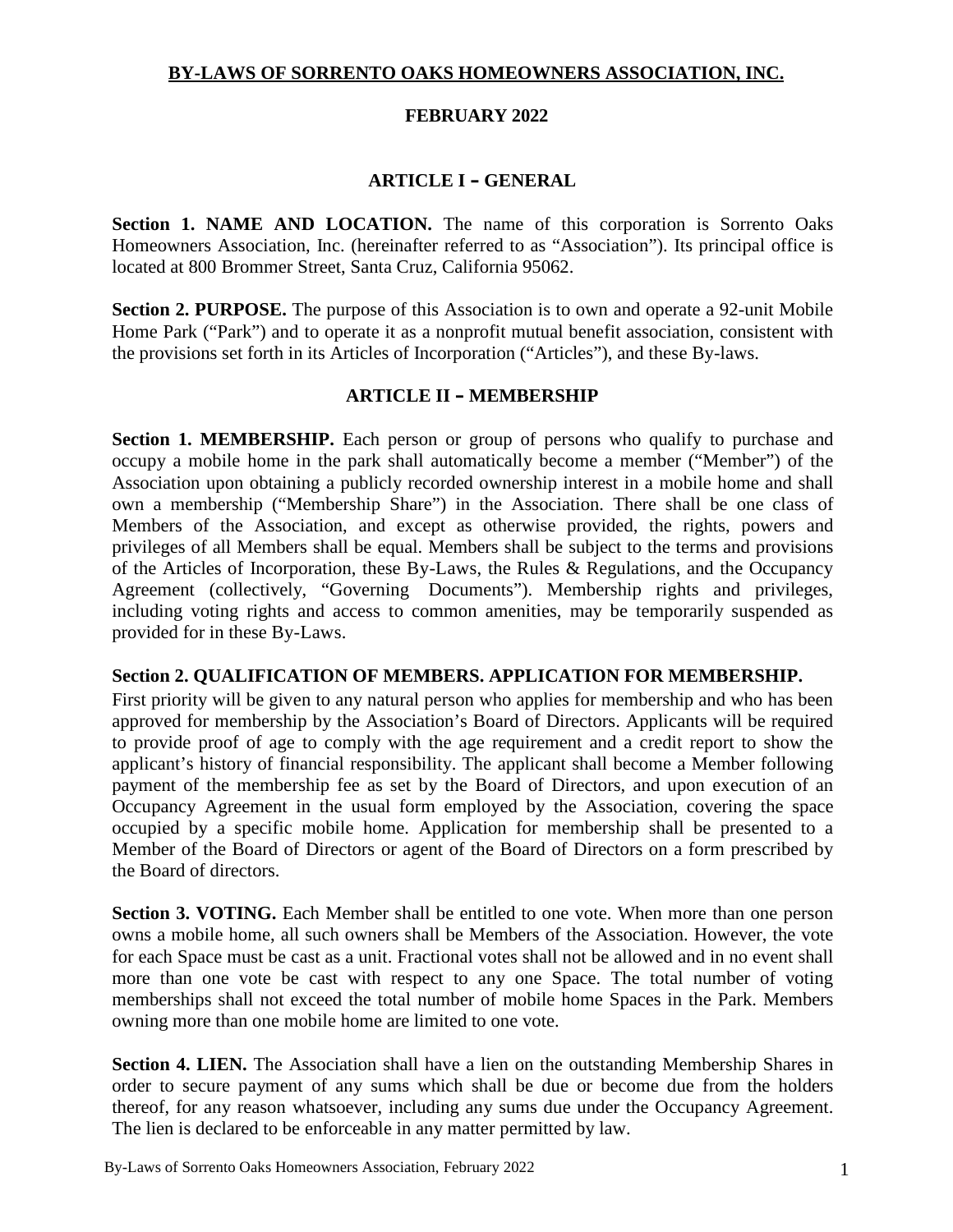**Section 5. TRANSFER OF MEMBERSHIP.** Except as provided in this Section, Membership Shares shall not be transferable and, in any event, no transfer of Membership Shares shall be made upon the books of the Association within ten (10) days immediately before the annual meeting of the Members. In all transfers of Membership Shares, the Association shall be entitled to impose a fee it deems appropriate to compensate it for the processing of the transfer.

**(a) DEATH OF A MEMBER.** Upon the death of a Member during the probate or disposition of his or her estate, the deceased Member's rights shall be suspended and they do not automatically transfer to such deceased Member's estate and/or heirs. The rights of any surviving Member or occupant shall not be suspended. A spouse, heir or other non-member of the deceased Member shall have the ability to acquire the deceased Member's Membership Share only if they meet the Association's membership requirements and are otherwise approved for membership. Any such spouse, heir or other non-member shall, within fifteen (15) days of the deceased Member's death, apply to the Board of Directors for membership in the Association. The Board of Directors shall have fifteen (15) days following receipt of the application for membership to approve or disapprove the application.

If the applicant is approved, or, if the spouse, heir(s) or non-member(s) are co-owners of the deceased Member's Membership Share, said person(s) shall within sixty (60) days following the deceased Member's death take all the following actions:

(1) if applicable, notify the deceased Member's estate's legal representative ("Estate Representative") of his, her or their intention to exercise the option to purchase the deceased Member's Membership Share;

(2) tender to the Estate Representative the transfer value (less amounts owed by the deceased Member to the Association) of the deceased Member's Membership Share in the Association;

(3) tender to the Association any amounts owed by the deceased Member to the Association; and,

(4) assume in writing the terms of the Articles of Incorporation, these By-laws, and the Occupancy Agreement. If the deceased Member's heir(s) or non-member(s) take such deceased Member's Membership Share by joint tenancy or through a bequest of community property such person(s) are not required to tender to the Estate Representative the transfer value of the deceased Member's Membership Share as outlined in (1) above. Rather, such person(s) shall, during the sixty (60) day period, take whatever legal action (including initiation of a legal proceeding) is necessary to transfer title of the Membership Share. Upon a Member's death, if the heir(s) or non-member(s) fail to exercise the above-described option in accordance with the foregoing requirements, the Association shall have an option to purchase the deceased Member's Membership Share from his or her estate in the manner provided in paragraph (b) of this Section. If the Association does not exercise its option, the provisions of paragraph (c) of this Section shall be applicable. The references to "Member" in that paragraph shall refer to the Estate Representative, if any.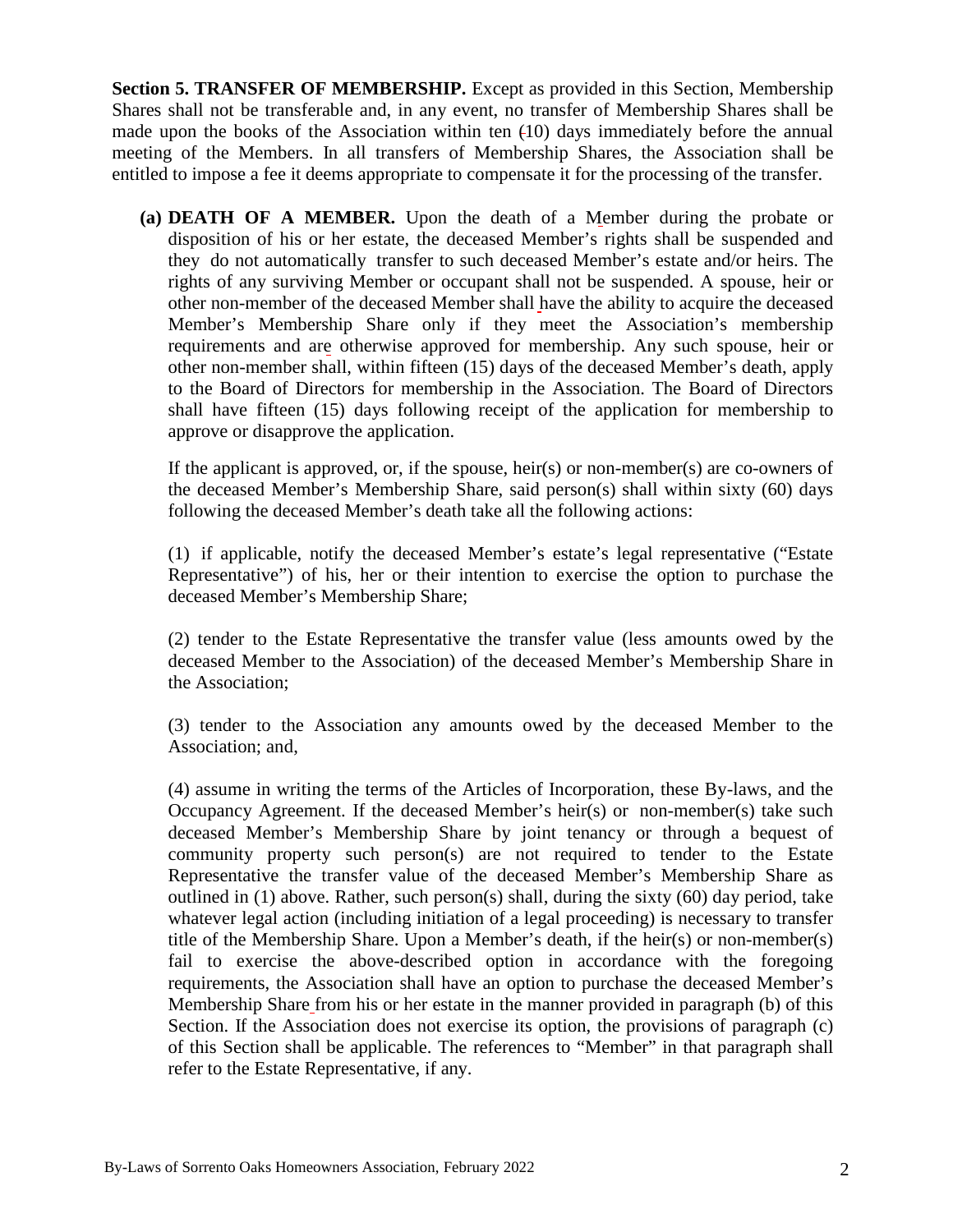- **(b) OPTION OF THE ASSOCIATION TO PURCHASE.** If the Member desires to terminate his or her Membership Share, he or she shall notify the Association in writing of such intention and the Association shall have an option for a period of thirty (30) days from the time notice was given to exercise its right to purchase such Membership Interest. The value of such Membership Share shall be determined by the Association and be based on the transfer value of the Membership Share minus the following:
	- (1) any amounts due by the Member to the Association under the Occupancy Agreement, and
	- (2) any costs needed to repair and replace the mobile home as required by the Governing Documents. The purchase by the Association of the Membership Share on a date mutually agreed to by the Member and Association will immediately terminate the Member's rights and the Member shall forthwith vacate the premises.
- **(c) PROCEDURE WHERE ASSOCIATION DOES NOT EXERCISE OPTION.** If the Association waives in writing its right to purchase the Membership share under the option, or if the Association fails to exercise the option within the thirty (30) day period, the Member may sell his or her Membership Share to any person who has been duly approved by the Association for membership and occupancy. When the transferee has been approved for membership and has executed the agreement prescribed above in paragraph (a), the retiring Member shall be released of his or her obligations under the Occupancy Agreement, provided he or she has paid all amounts due the Association to date. If a Member sells his or her Membership Share, the Member must provide the purchaser with a copy of the Governing Documents of the Association and a copy of the most recent annual disclosure package including financial statement that was distributed to the Member. Upon written request, the Association shall, within ten (10) days provide a copy of these items, however, the Association may charge a reasonable fee for this service, which shall not exceed its cost to prepare and reproduce the requested items.
- **(d) TRANSFER VALUE.** Whenever used in these By-laws, the term "transfer value" shall mean the following: The fair market value of the Membership Share involved as established by a qualified local real estate appraiser or licensed real estate broker for the sale of the mobile home at issue, together with any assessments due pursuant to these By-laws. If the parties are unable to come to an agreement as to the fair market value of the Membership Share, the parties agree to each select their preferred individual to create a fair market valuation and those two individuals will then select a third local real estate appraiser or licensed real estate broker who will establish the fair market value of the mobile home, which such valuation shall be binding on the parties. The costs of this additional process shall be borne equally by the parties.
- **(e) SALE OF A MOBILE HOME.** When a Member sells, the seller will pay the Association the balance of any note payable or any amount owed to the Association in connection with the specific Membership Share.
- By-Laws of Sorrento Oaks Homeowners Association, February 2022 3 **(f) SALE OR TRANSFER OF MEMBERSHIP INTEREST.** Excepting transfers to persons permitted by Article II sections 1 and 2 to become Members, no Member shall make, execute or deliver any transfer, assignment, contract to sell, bill of sale, deed, mortgage or lease to any person other than a Member; provided, however, that a Member may make, execute or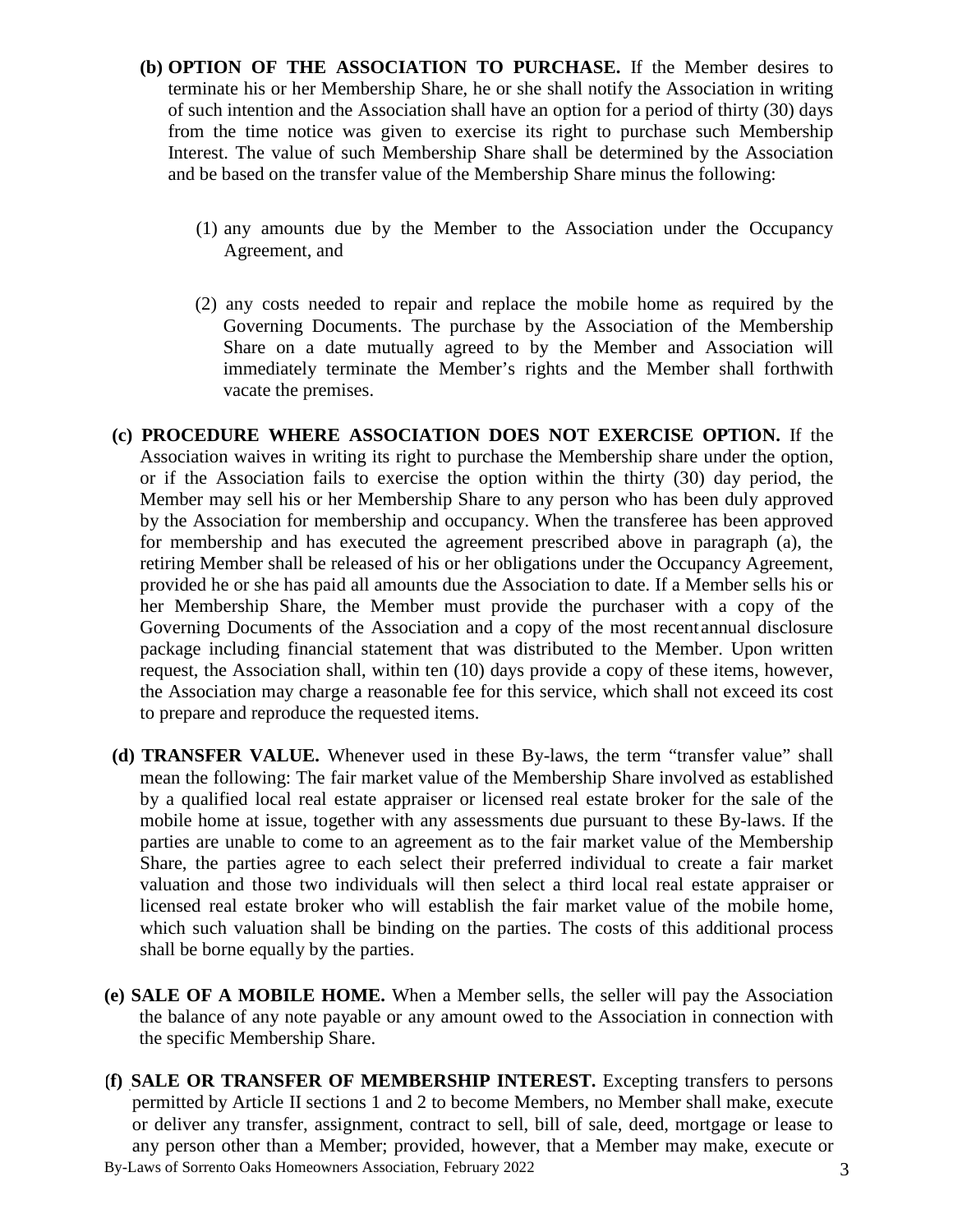deliver a transfer, assignment, contract to sell, bill of sale, deed or mortgage with respect to his or her membership interest: (1) to a trust or other estate planning entity; or (2) to a person who is not a Member for the purpose of refinancing an existing loan with respect to his or her mobile home or for the purpose of effecting the purchase of his or her mobile home, all in accordance with such rules and regulations as shall hereafter be adopted by the Board of Directors, in the exercise of its discretion, subject to all of the following conditions:

- 1. any lender seeking to secure a loan against the Membership Share of the borrowing Member shall, following a foreclosure (or other legal process) for any default by the borrowing Member, be recognized as a "non-resident owner" who is not a Member, and shall be bound by the Articles, By-Laws, the Rules and Regulations and the occupancy agreement; and
- 2. shall be responsible for the payment of space rent and any other applicable charges, and shall be required to maintain the mobile home and any appurtenant landscaping associated with the given space in good condition; and
- 3. any such lender, having the status of a non-resident owner who is not a Member, shall not be able to vote on membership matters, be counted as part of a quorum for general membership meetings, be counted as part of the number of Members with respect to which any minimum voting requirement is required, and shall not be able to rent or sublet the space occupied by the mobile home; and
- 4. such lender can only transfer the mobile home and the Membership Share to a person eligible to become a Member after any outstanding fees and rents due and owing are paid to the Association and the Board of Directors approves the transfer in accordance with any rules and regulations it may adopt in this regard.

The Board of Directors shall adopt such rules and regulations pertaining to this subject matter (consistent with the provisions of this Section) as it deems appropriate in the exercise of its discretion. The term "mobile home" shall include a "manufactured home" and shall apply to existing mobile homes or manufactured homes in the Park as well as new mobile homes or manufactured homes. The provisions of this section are intended to apply to persons who are Members, as well as a person seeking to become a member in the Park by purchasing a mobile home in the Park and the associated units of Membership Share pertaining thereto, and to lenders (including, but not limited to, persons, partnerships, corporations, or associations) seeking to obtain a lien against the Membership Share of the affected Member.

**Section 6. DEFAULT OF MEMBER.** Except with respect to a default in the payment of any operating charges, assessments or other such costs imposed by the Association against the Member (Article VIII shall govern such defaults), in the event that Member or Members owning a particular Membership Share certificate have defaulted under the Occupancy Agreement, and, as a result the Association terminates the rights of the Member or Members as permitted under the Occupancy Agreement or applicable law, the Member or Members shall be required to deliver promptly to the Association his, her or their Membership Share, and Occupancy Agreement, both endorsed in such manner as may be required by the Association. The Association shall thereupon at its election either (1) repurchase said Membership Share at its Transfer Value or (2) proceed with reasonable diligence to affect a sale at the Transfer Value of the Membership Share to a new Member. The retiring Member or Members shall be entitled to receive the amount so determined, less the following amounts (the determination of such amounts by the Association to be conclusive):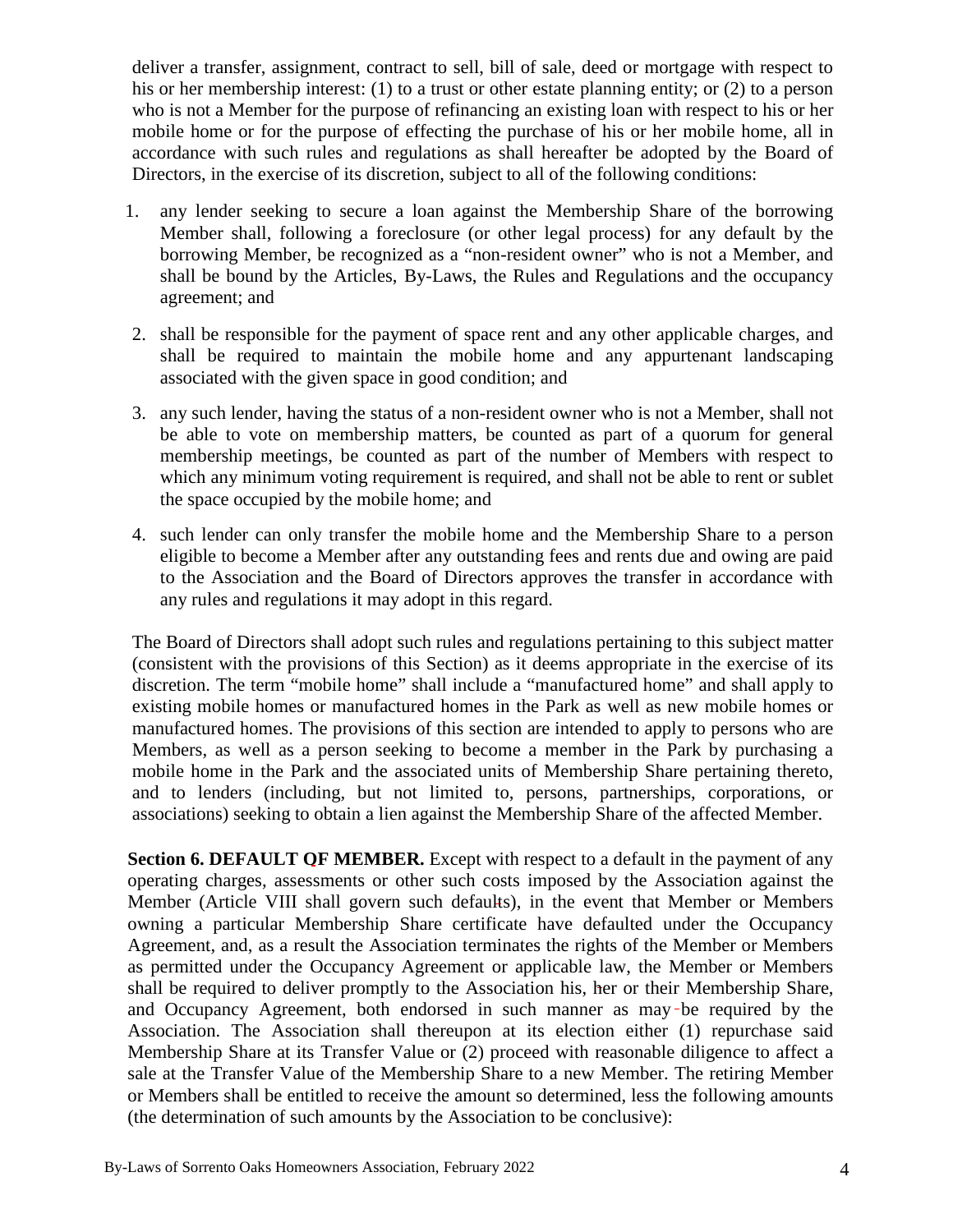- (a) any amounts due to the Association from the Member or Members as permitted in the Occupancy Agreement.
- (b) the cost of any repairs and replacements required by the Governing Documents in order for the Association to place the mobile home and space into a suitable condition for another occupant; and
- (c) attorneys' fees and costs and other such expenses incurred by the Association in connection with the default of such Member or Members and the resale of his, her or their Membership Share. In the event the retiring Member or Members for any reason should refuse or otherwise not return within ten (10) days after the Association's written demand to deliver such endorsed Membership Share certificate, said Membership Share certificate, shall be deemed to be canceled and may be reissued by the Association to a new purchaser.
- (d) Any amounts, including the Association's reasonable estimate of any such amount as may then be due, or thereafter become due by reason of real estate property taxes assessed against the Space occupied by the retiring member.

#### **ARTICLE III – MEETING OF MEMBERS**

**Section 1. ANNUAL MEETING.** There shall be a meeting of the Members each year for the purpose of electing or announcing the outcome of the election of Directors and conducting any other business of the Association and such meeting shall be held on the second Saturday of February of each year at 2:00 p.m. on the Association property, or at such other reasonable place within the County of Santa Cruz and at such time which is (not more than sixty (60) days before or after such prior meeting date, as may be designated by written notice of the Board of Directors (hereinafter "Board") and delivered to the Members not fewer than thirty (30) days prior to the date fixed for the annual meeting so as to allow for the mailing of secret ballots as provided in this By-laws.

**Section 2. SPECIAL MEETINGS.** Special meetings of the Members may be called at any time for any lawful purpose by any of the following: (i) President of the Board; (ii) majority of the Board; or (iii) Members constituting at least five percent (5%) of the voting power of the Association. If a special meeting is called by Members of the Association, the request shall be submitted to the Board in writing and shall specify the nature of the business to be transacted. The Director or Officer receiving the request shall promptly deliver the request to the remaining Directors.

- (a) *Notice of Special Meetings Called by the Board*. Notice of special meetings called by the Board shall be given not less than ten (10) days nor more than ninety (90) days before the date of the meeting. If action is to be taken at the meeting, secret ballots shall be mailed to every member not less than 30 days prior to the deadline for voting as provided for in these By-Laws.
- (b) *Notice of Special Meetings Called by Petition of the Members*. Notice of special meetings called by the Members shall be given by the Board within twenty (20) days after the Board's receipt of such request. If the Board fails to give notice, the persons calling the special meeting may give notice consistent with these By-Laws. The special meeting must be held not less than thirty-five (35) days nor more than ninety (90) days following the Board's receipt of the request. If action is to be taken at the meeting,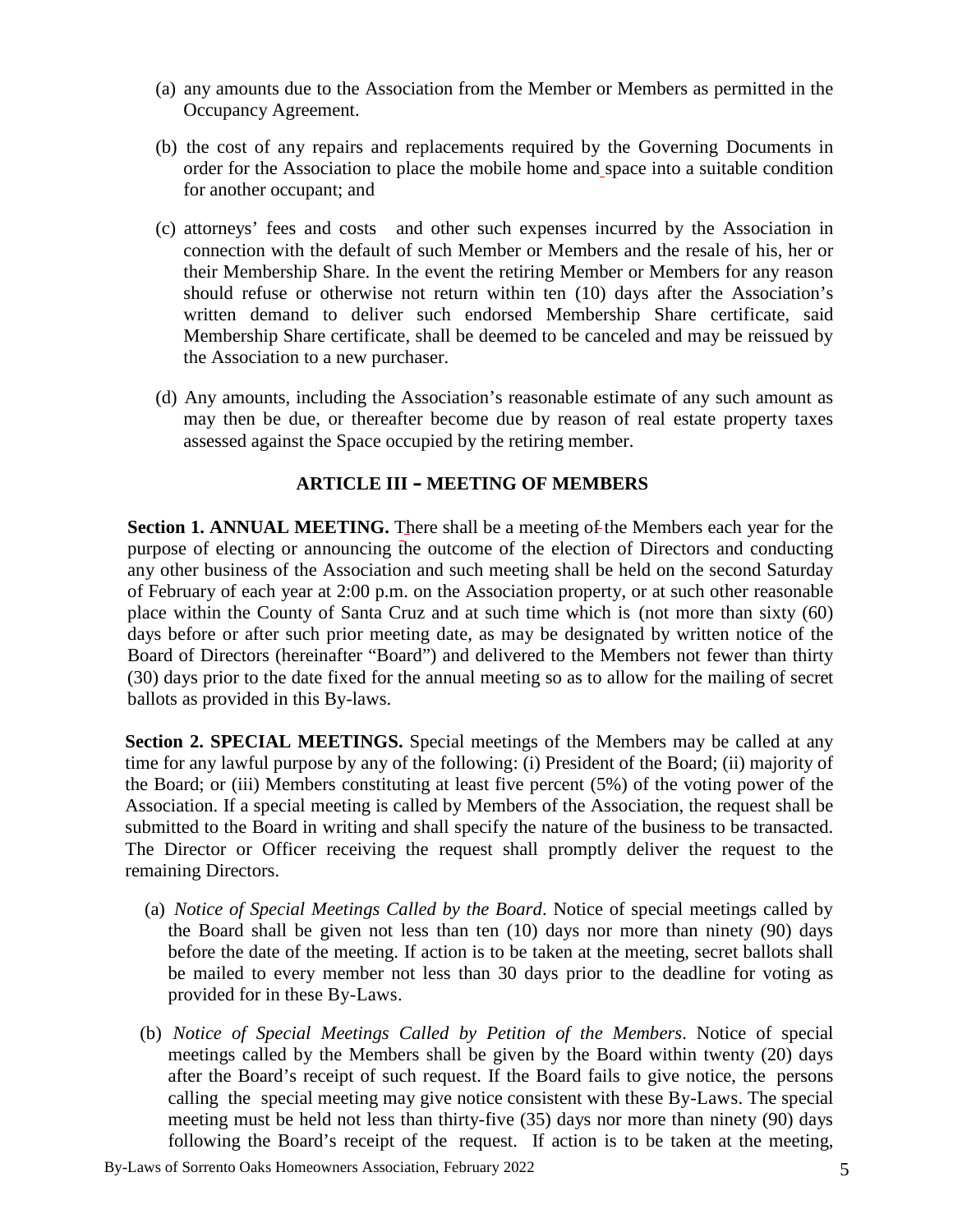secret ballots shall be mailed to every member not less than 30 days prior to the deadline for voting as provided for in these By-Laws.

**Section 3. NOTICE OF MEETINGS.** It shall be the duty of the Secretary to deliver or mail a notice of each annual or special meeting stating the purpose thereof as well as the date, time and place where it is to be held, to each Member of record, at his or her address as it appears on the membership book of the Association prior to the meeting date.

A declaration of the mailing or other means of giving any notice of any membership meeting may be executed by the Secretary, President, or any other party giving notice, and shall be prima facie evidence of the effective transmittal of the notice. Notice of any membership meeting shall be given either personally, or if the Member has consented in writing, then by way of email, facsimile or other electronic means as permitted by Law (which such consent can be revoked, in writing, by the Member), or by first-class mail, charges prepaid, and addressed to each Member: (i) at the address appearing on the books of the Association; (ii) at the address given by the Member for the purpose of notice; or (iii) at the address pertaining to the Member's Membership Share, if no address appears on the Association's books and no other address has been given.Notice shall be deemed to have been given at the time when delivered personally or deposited in the mail. Notice may also be given by any other method provided for by law.

**Section 4. VOTING RIGHTS.** In all matters submitted for a membership vote, Members shall be entitled to one (1) vote per Membership Share (regardless of the number of Members having an interest in the Membership Share), except for those Members whose voting rights have been properly suspended pursuant to the Governing Documents and applicable law.

- a. *Co-Owners*. Where there is more than one owner of a mobile home, all such co- Owners shall be Members and may attend any meeting of the Association, but only one co-Owner shall be entitled to exercise the vote to which the mobile home is entitled. Fractional votes shall not be allowed. In the event more than one ballot is cast for a particular Membership Share, only the first ballot received shall be opened and counted.
- b. A ballot cannot be denied to a member for any reason other than not being a member at the time when ballots are distributed.

**Section 5. QUORUM.** Quorum is required for Membership meetings, except there shall be no Quorum requirement for the election of Directors as provided for in these By-laws. The approval requirement for all matters shall be a majority of those Members represented and voting at a duly held election at which a Quorum is present.

- a. Loss of Quorum. The Members represent at a duly called election at which a Quorum is present may continue to transact business until adjournment, notwithstanding the loss of a Quorum, so long as the business is approved by enough Members to constitute at least a majority of a Quorum, had a Quorum been present.
- b. Adjourned Meetings. Any Membership meeting, whether or not a Quorum is present, may be adjourned from time to time by the vote of the majority of the Members represented at the meeting; provided, however, an adjournment for lack of a Quorum shall be to a date not less than five (5) days nor more than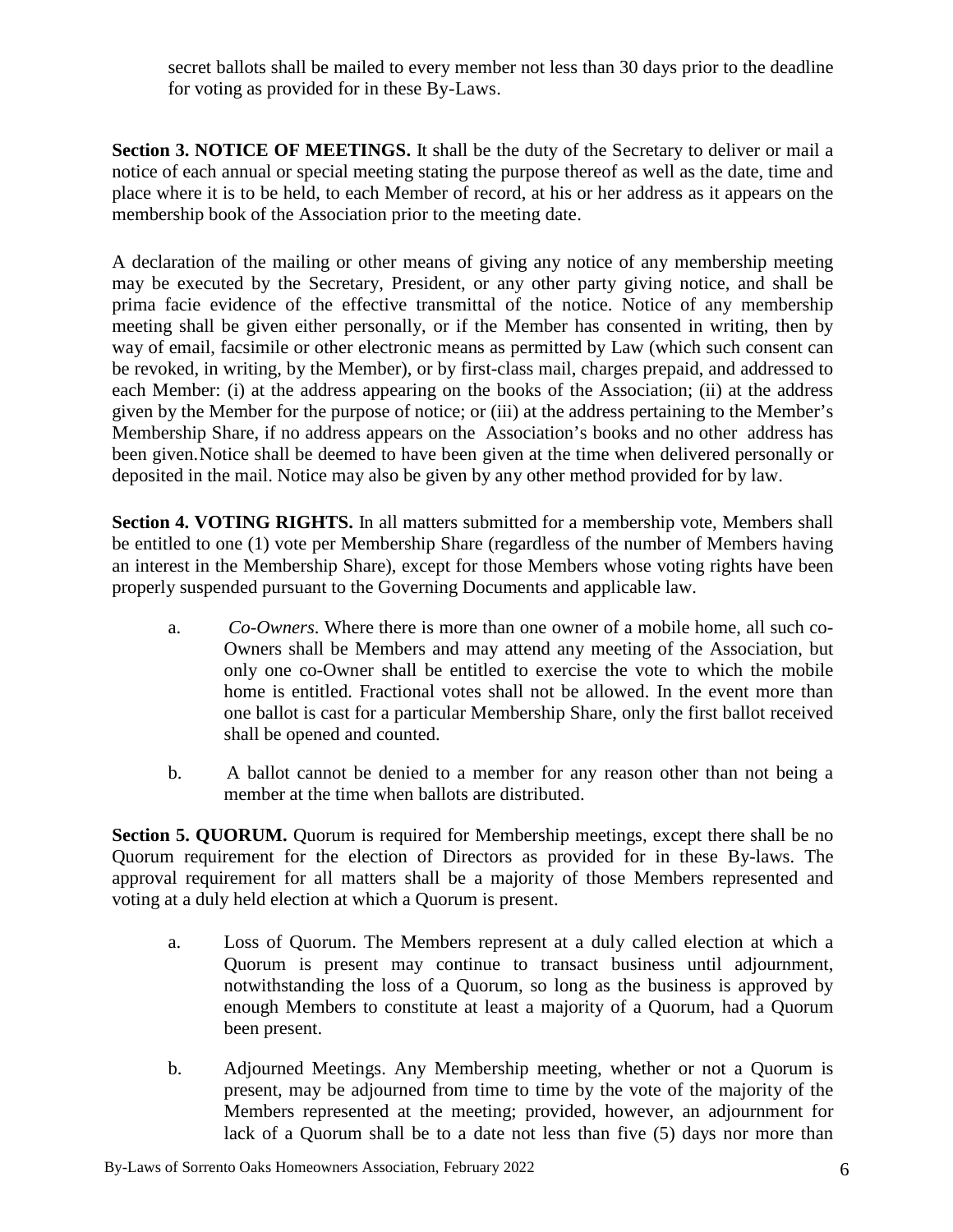thirty (30) days from the date the original meeting was called. In the absence of a Quorum, no business may be transacted, except to adjourn the meeting to another date and time. If a new date for the adjourned meeting is announced prior to adjournment, no further notice need be given to the membership. If, however, a new date is not announced prior to adjournment, the Board President (or the remaining Directors, in the President's absence or failure to act) may set the date for a subsequent meeting and shall cause written notice of the date, time, and place of such meeting to be given to the Members at least four (4) days in advance of the meeting.

**Section 6. ACTION BY BALLOT WITHOUT A MEETING.** All ballots mailed to the Membership shall include a double-envelope system for returning the ballots as provided by Law and set forth in the Association's Election Rules. Any action, which may be taken at any Member meeting may be taken without a meeting if the Association distributes a written ballot to every Member entitled to vote on the matter.

- a. Approval Requirement. Approval by written ballot shall be valid only when: (i) the number of votes cast by ballot by the specified deadline equals or exceeds the Quorum required to be present at a meeting authorizing the action; and (ii) the number of votes cast equals or exceeds the number of votes that would be required to approve the action at a meeting. There shall be no Quorum requirement for the election of Directors.
- b. Form of Ballot. Ballots and two (2) preaddressed envelopes with instructions on how to return ballots shall be mailed by first-class mail or delivered to every Member not less than thirty (30) days prior to the deadline for voting. In order to preserve voter confidentiality, a voter may not be identified by name, address, or unit or parcel on the ballot. Ballots shall: (i) set forth the proposed action; (ii) provide an opportunity to approve or disapprove each item submitted for a vote; (iii) set forth the number of ballots needed to satisfy the Quorum requirement; (iv) specify the percentage of votes required to pass the proposal; and (v) state a deadline by which the ballot must be returned in order to be counted.
- c. Return of Ballot. The ballots may be mailed or delivered by hand to the location or locations specified by the Inspectors of Election. Once a secret ballot has been received by the Inspectors of Election, it shall be irrevocable.
- d. Inspectors of Election. Prior to the date ballots are sent to the membership, the Board shall, at an open meeting of the Board, select either one (1) or three (3) independent Inspectors of Election to: (i) oversee all ballot measures and elections, including the election of Directors; (ii) hear and determine all challenges and questions regarding any aspect of the election; (iii) collect and maintain custody of all ballots; (iv) supervise the opening and counting of ballots; (v) certify the election results; and (vi) do such other acts as may be proper to conduct the election. Per Davis-Stirling member election statutes and California Civil Code related to voting procedure.
- e. Counting Ballots. Inspectors of Election shall oversee the opening and tabulating of all ballots before the membership at a properly noticed open meeting of the Board or membership as provided for in the Election Rules. No person shall open or otherwise review any ballot prior to the time and place at which the ballots are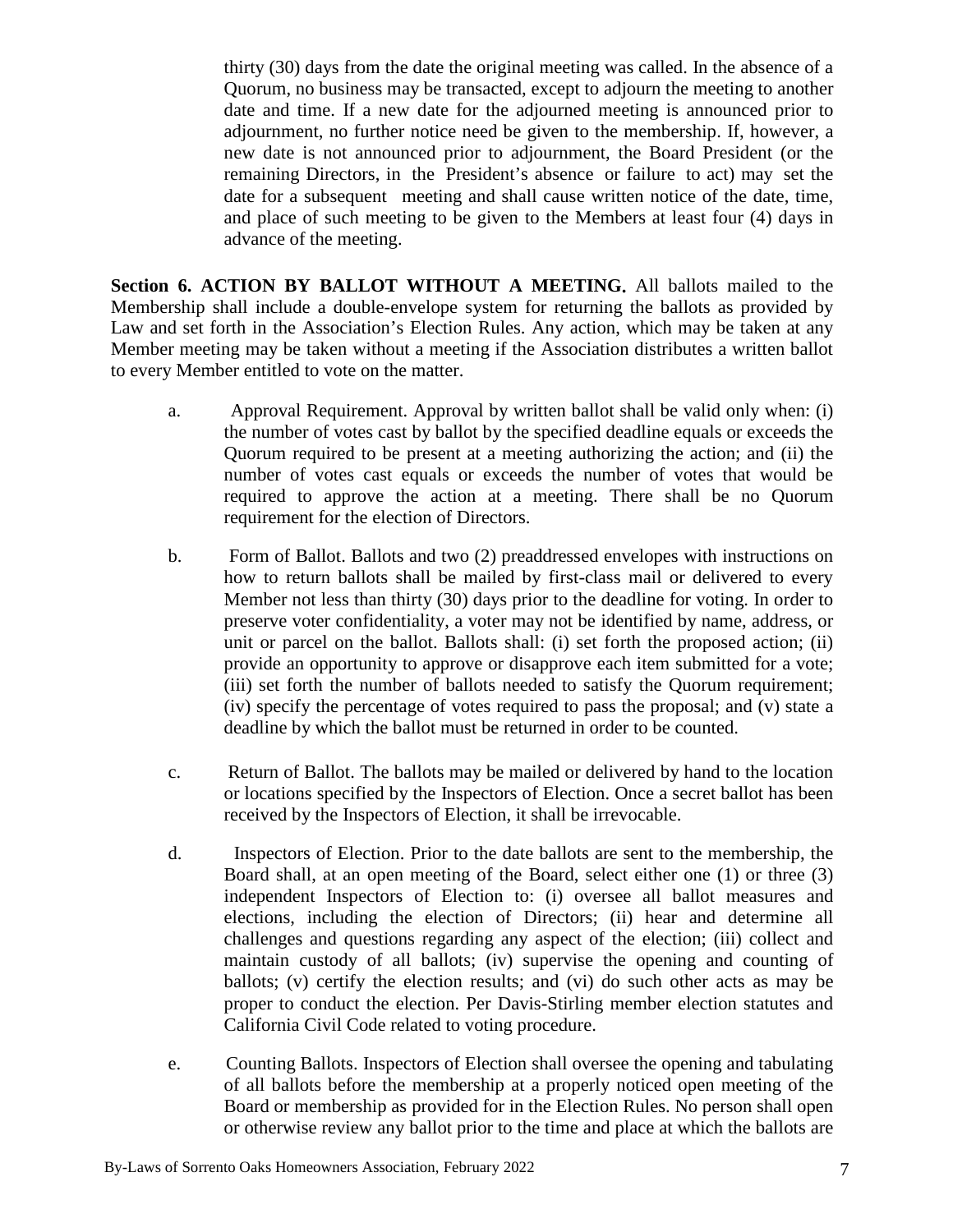opened and counted.

- f. Announcement of Results. The results of the election shall be announced immediately after all the ballots have been counted. Within fifteen (15) days of the election, the Board shall publicize the results of the election in a communication to all Members.
- g. Storing Election Materials. All election materials shall be stored in a secure place for no less than one (1) year after the date of the election

## **ARTICLE IV – BOARD OF DIRECTORS ELECTION, TERM, POWERS AND DUTIES**

**Section 1. BOARD OF DIRECTORS.** The Board of Directors shall consist of seven (7) persons. They shall be elected by the Members from the membership of the Association. Each Director shall serve for a term of two (2) years or until a qualified successor is elected to fill his/her seat. Four (4) Directors shall be elected in odd-numbered years and three (3) Directors shall be elected in even-numbered years. Members must continuously meet the following requirements in order to be nominated for and to maintain a position on the Board:

- a. Ownership in Development. He/she must be the record Owner of at least a ten percent (10%) fee simple interest in a Membership Share for a period of at least one year, proof of which shall be a recorded deed. Persons holding a fee simple interest in a Membership Share merely as security for the performance of an obligation shall not be eligible to serve on the Board.
- b. Co-Owners Eligible for Only One Position. He/she must not have a record fee simple ownership interest in a Membership Interest, which is part of the Development with another person who is concurrently serving as a Director. Where two or more co-Owners concurrently seek election to the Board, only the first nomination will be effective.
- c. Candidate Disqualifications, Effective 1/1/20 Members will be disqualified from board director candidacy if the following applies:
	- 1. Member is delinquent in the payment of regular and special assessments unless (i) paid under protest, (ii) entered into a payment plan, (iii) not provided Internal Dispute Resolution.
	- 2. Member for less than 1 year.
	- 3. A past criminal conviction that would either prevent the association from purchasing the required fidelity bond coverage or termination of the association's existing fidelity bond coverage.

## **Section 2. ELECTION OF MEMBERS TO THE BOARD OF DIRECTORS.**

Annual Meeting: At each annual meeting the Members shall elect from the Membership the Board of Directors for the forthcoming two- (2) year term. Election shall be by secret written ballot on forms prepared by the Association and validated by the election inspectors. No more than one (1) Member of the Board of Directors shall be elected from any one (1) mobile home.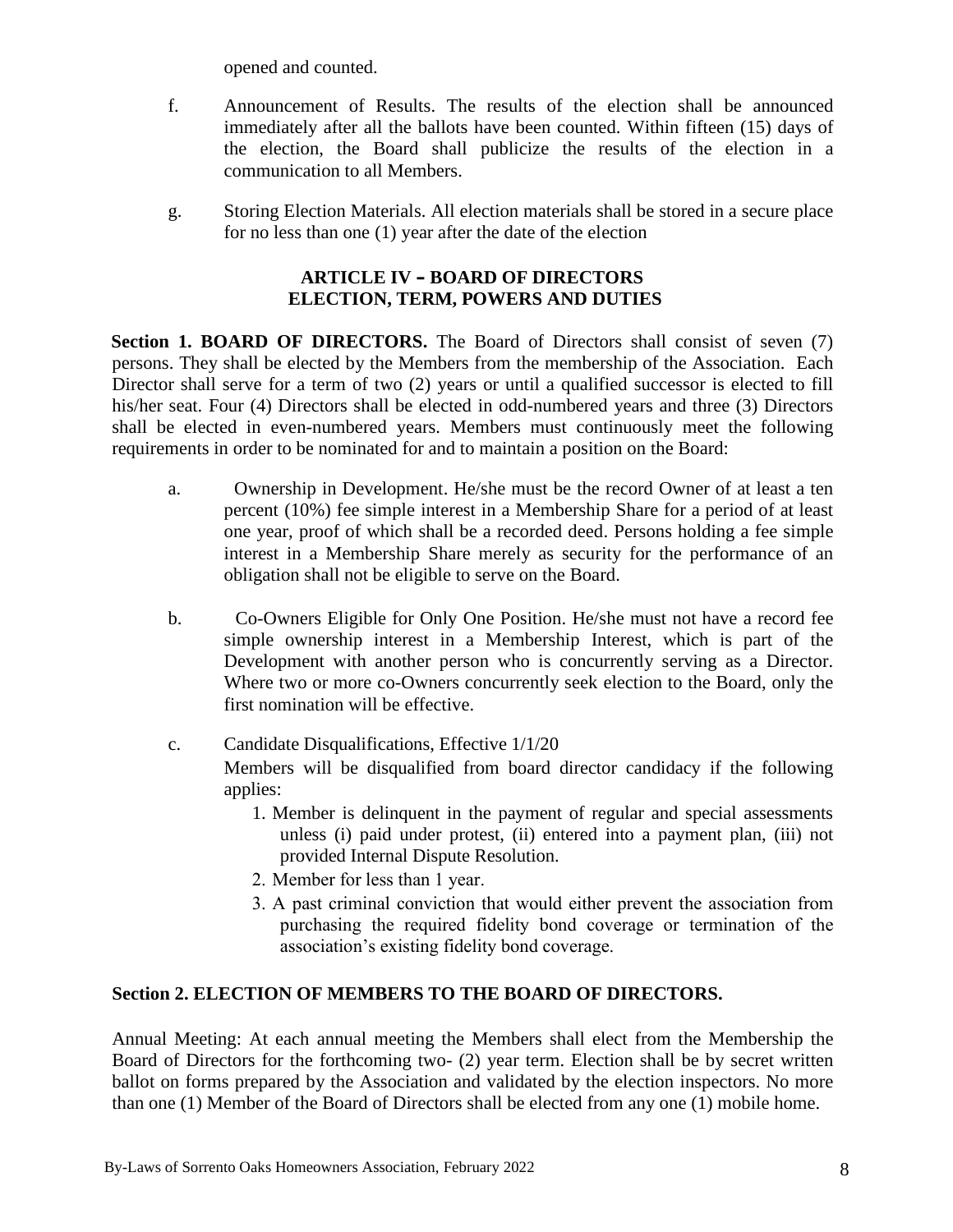**Section 3. NOMINATIONS.** Each year prior to the annual meeting, the Board shall, by written notice to all Members, solicit nominations of candidates for election to the Board of Directors. The notice shall include the qualifications for election to the Board of Directors and a cutoff date for close of nominations. Qualified candidates may nominate themselves, provided they submit their nomination prior to or on the date set for close of nominations.

**Section 4. TERM.** Directors shall serve for a term of two (2) years except as provided in this Article IV, Section 2, or until their death, resignation or removal, whichever is the earlier. For resignation, see Section 6, Filling of Vacancies.

**Section 5. RESIGNATION AND REMOVAL.** Any Director may resign at any time by giving written notice to the Board. The entire Board or any individual Director may be removed from office by a majority of those Members represented and voting at a duly held election at which a Quorum is present. In the event that any or all Directors are so removed, new Directors shall be elected as provided for in these By-Laws. The filling of a vacancy on the Board created by the removal of a Board member by a vote of the membership shall be done with the vote or written assent of a majority of the voting power of the Association. A Director who ceases to be a Member shall be disqualified from further service on the Board and shall be replaced as provided in Section 6.

**Section 6. FILLING OF VACANCIES.** The remaining members of the Board of Directors shall select a Member to fill a vacancy except as provided in Section 5 above. The new member of the Board shall remain on the Board until the next general Association meeting. At that time, if there is a balance remaining on the term, a new Board member shall be elected for one (1) year. At that election, after members are chosen for full terms, the person receiving the next highest number of votes shall fill the one-year term.

**Section 7. EXCULPATION.** Directors shall have no liability on contracts entered into on behalf of the Association, nor shall any Director be liable to any Member of the Association for any acts performed or done as a Director in good faith. The Association shall hold the Directors harmless from any loss, cost, damage, injury or expense arising out of or in any way related to claims against a Director or Directors for which exculpation and exoneration is provided herein. The indemnity provided for in this Section shall include, but without limitation, costs of defense such as court cots and attorneys' fees.

**Section 8. POWERS AND DUTIES.** The Board shall exercise and perform for the Association all powers, duties and authority vested in or delegated to the Association and not reserved to the membership by other provisions of these By-laws, or the Articles of Incorporation including the below outlined powers. In addition to the powers and duties set forth in the Association's Governing Documents, the Board shall have the power to perform any and all other acts that a nonprofit mutual benefit corporation is empowered to do in the administration of the Association's affairs and to protect and advance the general welfare of the Association.

- **(a) OBTAIN SERVICES.** The Board shall obtain the following:
	- **(1) UTILITIES.** Water, sewer, garbage, electrical, telephone, gas, and other necessary utility service for the Association property, and to the extent not separately metered or charged, for the Units.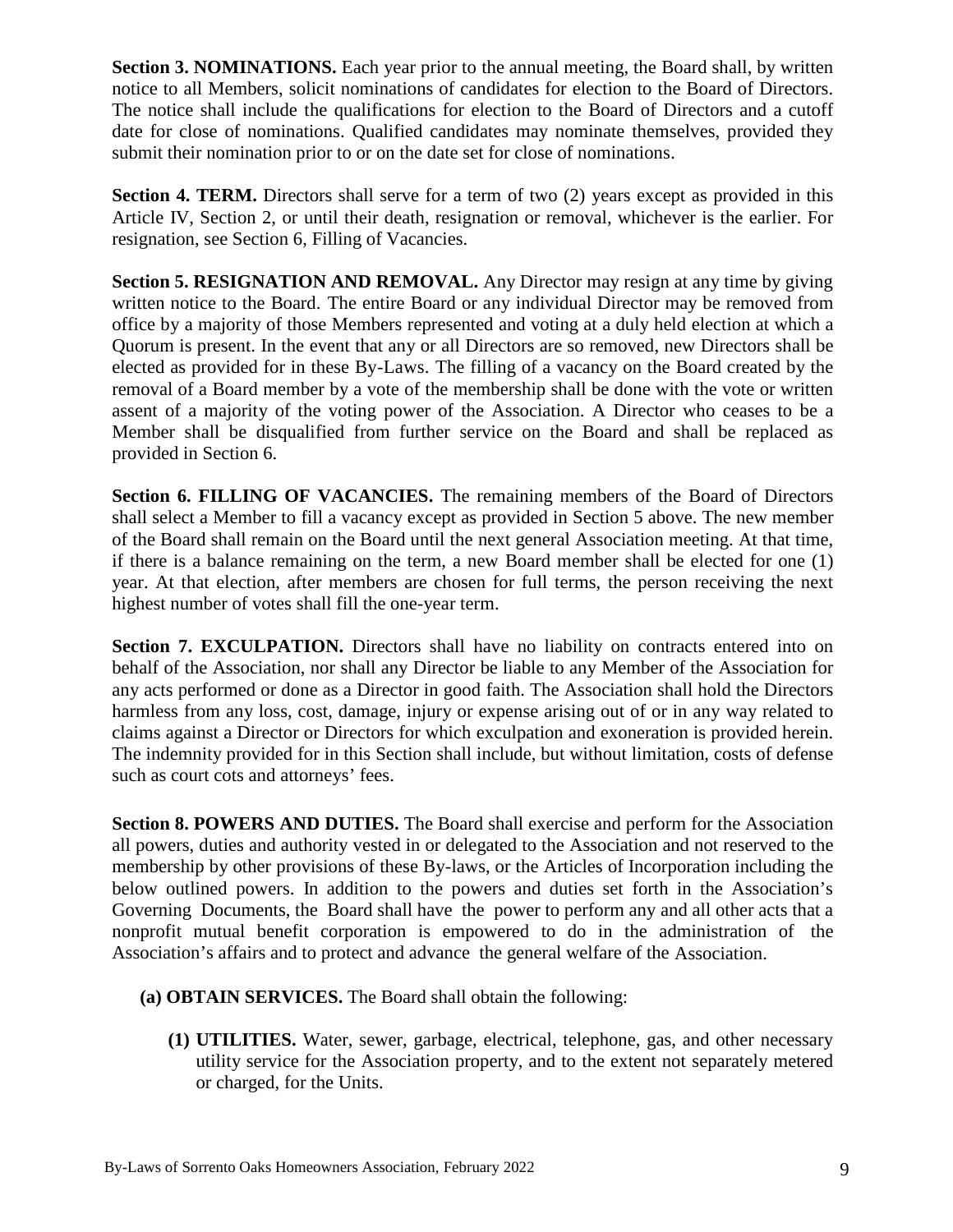- **(2) FIRE AND CASUALTY INSURANCE.** A policy or policies of fire insurance, with extended coverage endorsement and coverage against vandalism and malicious mischief, for the full insurance replacement value (based upon the insurer's appraisal with no deduction for depreciation) of the Association property exclusive of foundations and excavations, either by direct exclusion or percentage reflecting an assumed valuation (or equivalent coverage under prevailing practice in the area and industry), or such other fire and casualty insurance as the Board shall determine gives substantially equal or greater protection to the Members, and their mortgagees, as their respective interests may appear. Said policy or policies shall provide for a separate loss payable endorsement in favor of the mortgagees, shall provide for a full waiver of subrogation against the insureds and a full waiver of all defenses based upon acts of the insureds, and shall further provide that said policy or policies cannot be cancelled or modified without at least ten (10) days prior written notice to the Members and their mortgagees.
- **(3) LIABILITY INSURANCE.** A policy or policies insuring the Board, the Members, and any manager appointed hereunder against any liability to the public or to the Association property, or incident to the ownership and/or use of the property, and including the personal liability exposure of the Members with respect to activities conducted in, upon, or in connection with the Association. Limits of liability under such insurance if available at a reasonable cost shall not be less than Three Million Dollars (\$3,000,000.00) for bodily injury or death and One Hundred Thousand Dollars (\$100,000.00) for property damage for each occurrence with Comprehensive Personal Liability of Three Million Dollars (\$3,000,000.00) including, without limitation, fire, legal liability and water damage legal liability (such limits and coverage to be reviewed at least annually by the Board and increased at its discretion). Said policy or policies shall be issued on a comprehensive liability basis and shall be cross liability endorsed so that the rights of named insureds under the policy or policies shall not be prejudiced as respects his, her or their action against another named insured. Said policy or policies cannot be cancelled or modified without at least ten (10) days prior written notice to the Association, any Mortgagees of the Association, or to individual Members.
- **(4) MANAGER.** If the Association's Membership so chooses, the services of a person or firm to manage the operations of the Park may be selected (herein called "the Manager"). The Board may hire or contract for personnel to perform other services as needed.
- **(5) LEGAL AND ACCOUNTING SERVICES.** Legal and accounting services necessary or desirable to conduct the affairs of the Association or to enforce the provisions hereof.
- **(6) FIDELITY BOND.** A fidelity bond in a commercial blanket fidelity form, obtained at the discretion of the Board naming such persons as may be designated by the Board as principals, and the Members as obliges, in an amount to be determined by the Board.
- **(7) WORKER'S COMPENSATION.** Worker's Compensation insurance to the extent required under any applicable law.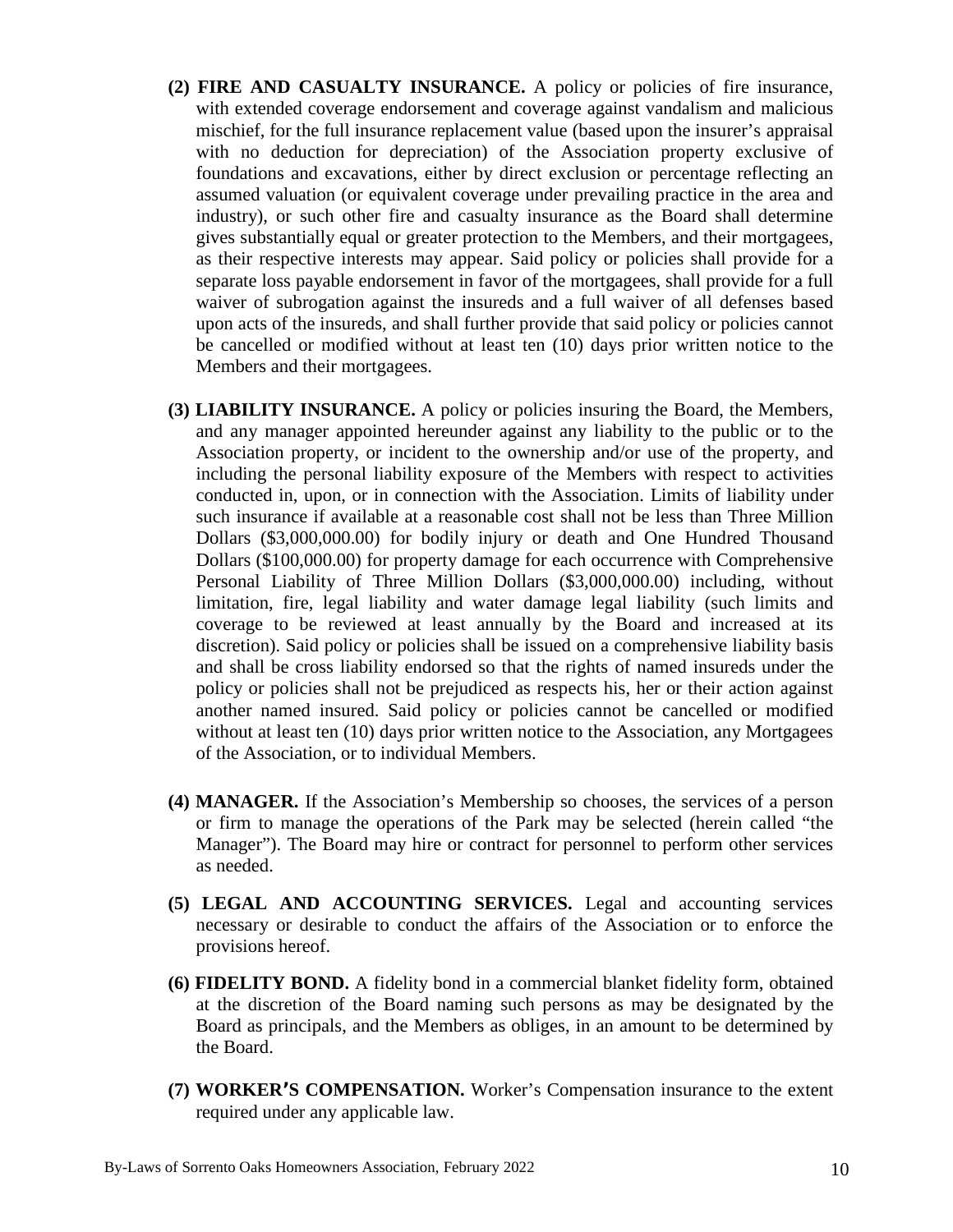- **(8) BOARD MEMBERS' AND OFFICERS' LIABILITY.** At the discretion of the Board, a policy or policies insuring the Members, individually or collectively, against claims arising out of or based upon negligent acts, errors, omissions, or alleged breaches of duty of any member of the Board, or any officer, while acting in their capacity as such, subject to the availability of such coverage, in an amount deemed appropriate by the Board. Said policy or policies shall provide for a full waiver of subrogation against the insureds, a full waiver of all defenses based upon acts of insureds and shall further provide that said policy or policies cannot be cancelled or modified without at least ten (10) days prior written notice to the Board.
- **(9) ASSOCIATION PROPERTY MANAGEMENT.** Exterior painting, maintenance, repair and all of the landscaping of the Association property and such furnishings and equipment for said property as the Board shall determine are necessary and proper, and the Board shall have the exclusive right and duty to acquire the same except as expressly otherwise provided herein.
- **(10) OPERATING REQUIREMENTS.** Any other material, supplies, furniture, labor, services, maintenance, repairs, structural alterations, insurance, taxes (subject to the provisions of Article VIII hereof) or assessments which the Board is required to secure pursuant to the terms of these By-laws or by law or the operation of the Association in a first-class manner.
- **(11) DISCHARGE OF LIENS.** Any amount necessary to bond or discharge any claim which may be or become a lien or encumbrance levied against the Association property as a whole or part thereof may be paid by the Board from Association funds.
- **(b) RULES AND REGULATIONS AND BY-LAWS.** Adopt and publish rules and regulations governing the use of the Association property and facilities, and the personal conduct of the Members/Residents and their guests thereon, and to establish penalties for the infraction thereof. The Board shall use the following procedure for adopting Rules and Regulations and By-Law changes:
	- **(1)** Establish a Rules/By-Laws Committee to propose possible changes, deletions or additions.
	- **(2)** The Rules/By-Laws Committee shall invite the membership to submit possible changes; post agendas and meeting schedules; and provide a welcoming committee meeting environment.
	- **(3)** The Rules/By-Laws Committee shall keep the membership informed of discussions and recommendations through agendas, flyers, committee meeting minutes, oral reports to the Board, and Board minutes.
	- **(4)** All potential proposals are submitted to the Board for approval before being placed on the ballot.
	- **(5)** Rules/By-Laws Committee meeting minutes will routinely be presented to the Board. Minutes shall include all discussion topics along with the reasons why topics resulted in a proposal or did not result in a proposal.
	- **(6)** The Board shall receive a draft election ballot that will include all board-approved proposals for final board approval.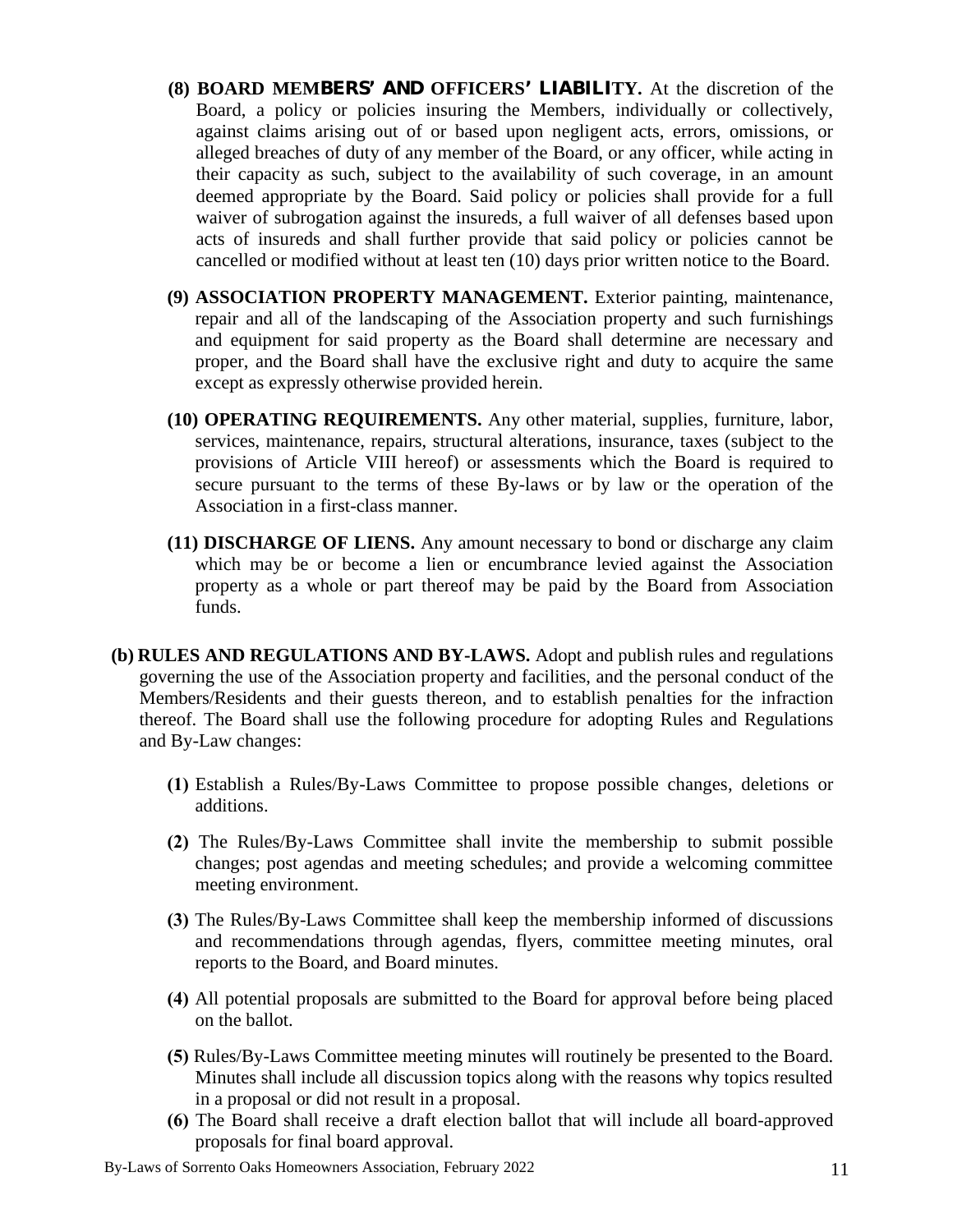In the case of updating rules and regulations and by-laws to align with current laws/statues or to eliminate health and safety concerns the Board shall use the following procedures to change, add or delete rules and regulations:

- (1) *Distribution to Members*. The proposed Rules shall be distributed to the membership at least thirty (30) days before an open Board meeting at which the Board will vote on adopting the policy. The distribution shall include a notice of the meeting and a description of the purpose and effect of the proposed Rules.
- (2) *Vote on Rules*. At the scheduled Board meeting, the Board shall vote on adoption, amendment, or repeal of the Rules after considering any comments received from Members on this issue.
- (3) *Approved Rules*. Within fifteen (15) days of approving the Rules, the Board shall distribute notice of the Rules change to the membership.
- (4) Member *Vote to Reverse Rule Change*. A Rule for which adoption is subject to this Section may be overturned by the affirmative vote of at least fifty percent (50%) of the membership at a special meeting called for that purpose. A Rule, which is reversed pursuant to this Section may not be re-adopted for one (1) year after the date of the membership vote reversing the rule change. However, the Board may at any time adopt a different Rule on the same subject as the Rule change that had been reversed.

#### **(c) SUSPENSION OF VOTING RIGHTS AND TERMINATION OF MEMBERSHIP.**

Suspend the voting rights of a Member or terminate the Member's membership if such Member shall be in default in the payment of any installments, fees, or assessments levied by the Association or if a Member has violated any published rules or regulations of the Association. In either event, the accused Member must be given ten (10) days' written notice prior to the Board taking any action against the Member. The notice must state the reason why an action is being considered, and provide the date, time and location of the hearing. The Member must be given the opportunity to be heard in person at the hearing. In addition to a Member's right to appear at a hearing, the Association affords Members with a right to submit a written response to the Association's charges, such response must be received by the Board at least five (5) days in advance of the hearing on this matter. Suspension of voting rights shall not be longer than the time in which Member fails to pay installments, fees or assessments (if discipline is based thereon) or if discipline is based upon violation of any published rules or regulations until such continuing violation is cured. The Board shall provide written notice of its hearing decision to the Member within fifteen (15) days of such hearing.

**(d) DECLARING A BOARD VACANCY.** By vote at a duly noticed meeting of the Board, a majority of the Board may declare vacant the office of any Director for any of the reasons listed below. However, before any such removal may occur, the Board shall, at its next open meeting or a special open meeting called for this purpose, review evidence and make a finding of whether the Director should be removed and, if the Board makes such finding, the Board shall remove the Director from the Board and shall record its findings and action in the minutes of the meeting.

**(1)** Ceases to meet the qualifications of a Director;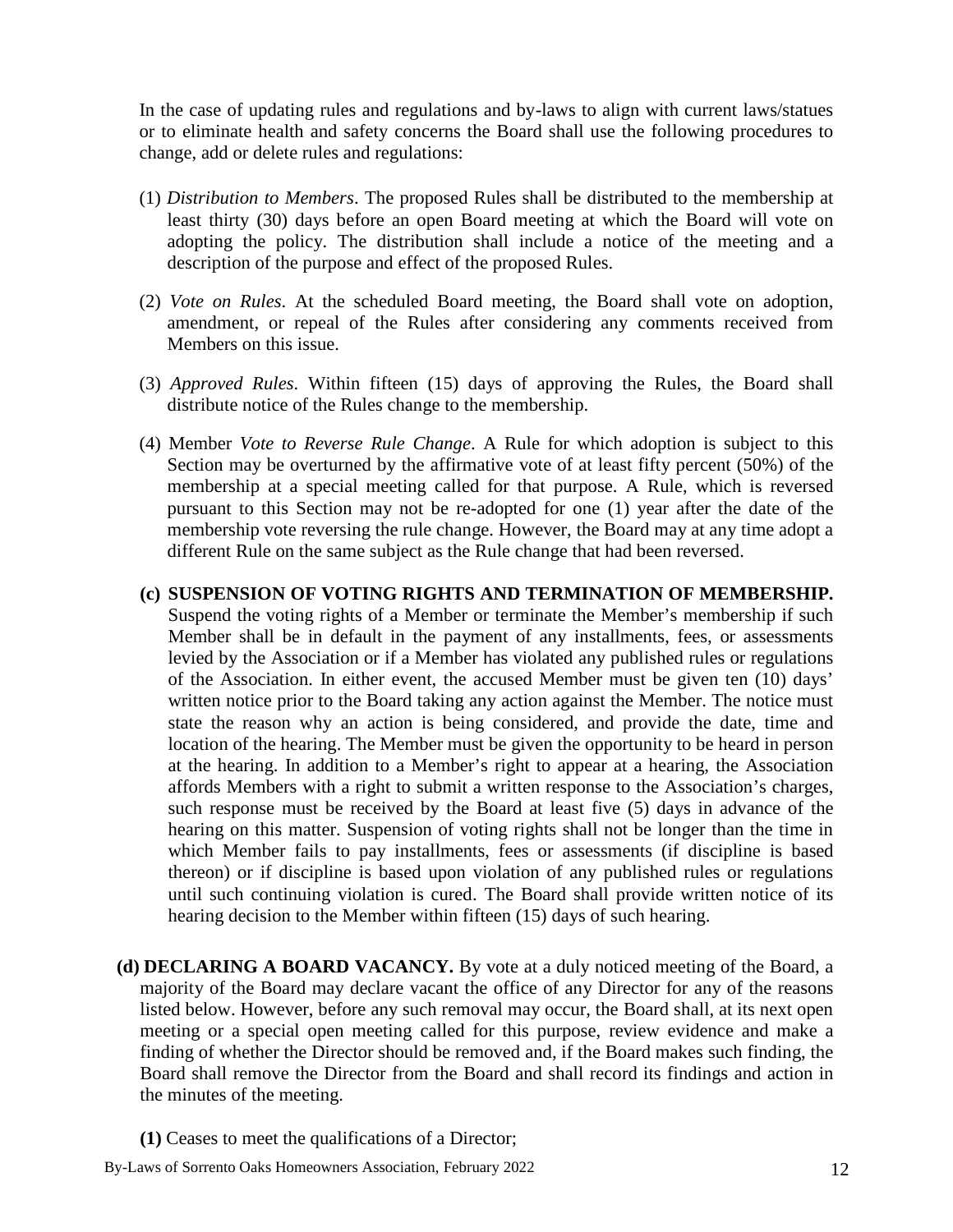- **(2)** Has been declared of unsound mind by a final order of court;
- **(3)** Has been absent from three (3) consecutive regular meetings of the Board orfour (4) regular meetings within any twelve (12) month period; or
- **(4)** Allows a proposed contract or other transaction to be put to a vote by the Board or membership without disclosing that he or she will receive a financial benefit from the transaction.
- **(e) FILLING A BOARD VACANCY.** Fill, by a majority vote of a quorum of the Board, a vacancy on the Board created by resignation of a Board member or a declaration of vacancy by the Board pursuant to (d) immediately above.
- **(f) SETTING OPERATING CHARGES.** The Board shall establish a budget and set monthly operating charges.
- **(g) APPROVE APPLICATIONS FOR MEMBERSHIP.** The Board shall consider applications for membership in the Association. No applicant shall become a Member without the written approval of the Board.
- **(h) APPROVE THE RENTAL OF A MOBILE HOME OR SPACE.** If the Board determines that it is in the best interests of the Association, a mobile home or space may be rented on terms and conditions determined by the Board of Directors.
- **(i) PROHIBITIONS.** The Board shall be prohibited from taking any of the following actions, except with the vote or written assent of a majority of the voting power of the Association:
	- (1) Entering into a contract with a third person wherein the third person will furnish goods or services to or for the Association for a term longer than one (1) year, with the following exceptions:
		- (i) A contract with a public utility company if the rates charged for the materials are regulated by the Public Utilities Commission; provided, however, that the term of the contract shall not exceed the shortest term for which the supplier will contract at the regulated rate.
		- (ii) Prepaid casualty and/or liability insurance policies not to exceed three (3) years duration provided that the policy permits short rate cancellation by the insured.
	- (2) Levy special assessments to defray costs of any action or undertaking which in the aggregate exceeds five percent (5%) of the budgeted gross expenses for that fiscal year without approval of a majority of a quorum of the voting power of the Association; provided, however, that nothing in this Section 8 shall preclude the Board, in accordance with the provisions of these By-laws, from levying a special assessment for the express purpose of paying any escaped assessment levied against the Association by reason of the reassessment of such property by the Santa Cruz County Assessor in accordance with applicable law.
	- (3) Incurring aggregate expenditures (not including planned Reserve expenditures) for capital improvements to the Association property in any fiscal year in excess of ten percent (10%) of the budgeted gross expenses of the Association for that fiscal year.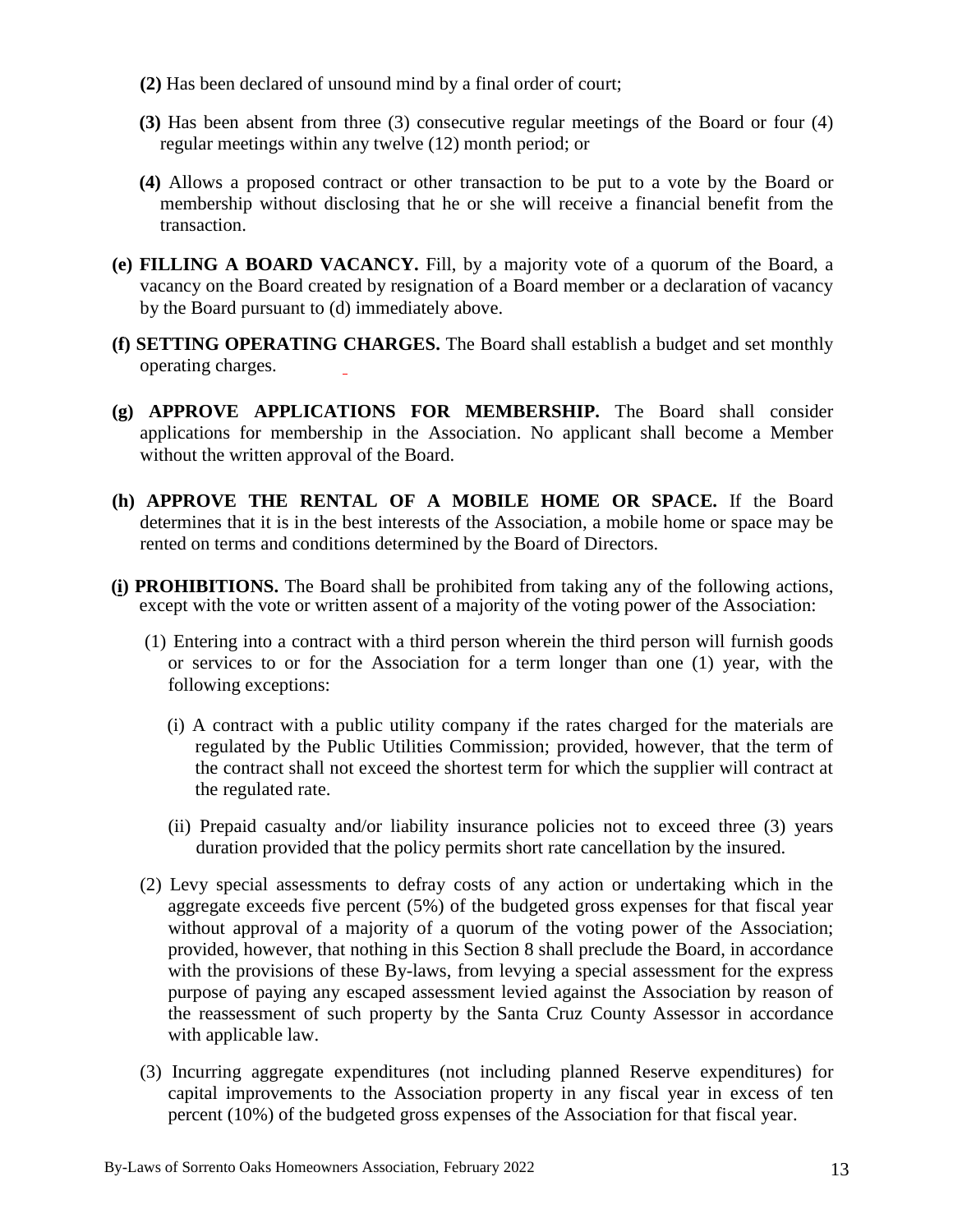- (4) Impose a regular annual assessment which is more than twenty percent (20%) greater than the regular assessment for the immediately preceding fiscal year without approval of a majority of a quorum of the voting power of the Association; provided, however, that nothing contained in this Section 8 shall preclude the Board from imposing a regular annual assessment which is more than twenty percent (20%) greater than the regular annual assessment of the immediately preceding fiscal year where that portion of the regular annual assessment which exceeds one hundred twenty percent (120%) of the regular annual assessment for the immediately preceding year is solely attributable to the need to raise funds for the purpose of paying taxes assessed against the Association's real estate by reason of escaped assessments thereon or the reassessment of such real property by the Santa Cruz County Assessor by reason of the sale of one (1) or more Membership Shares.
- (5) Selling during any fiscal year property of the Association having an aggregate fair market value greater than five percent (5%) of the budgeted gross expenses of the Association for that fiscal year.
- (6) Paying compensation to members of the Board orto officers of the Association for services performed in the conduct of the Association's business; provided, however, that the Board may cause a Member or officer to be reimbursed for expenses incurred in carrying on the business of the Association.
- (7) Filling of a vacancy on the Board created by removal of the Board member by a vote of the Membership.
- **(j) PROPERTY TAX RESERVE.** Establish annually, commencing with the Santa Cruz County fiscal year 2002-2003, a property tax reserve in such amount as the Board shall deem appropriate, to assure sufficient funds to cover taxes, penalties and interest assessed against the Association's real property by the Santa Cruz County Assessor by reason of the sale of one or more Membership Shares.

## **ARTICLE V – MEETINGS OF BOARD OF DIRECTORS**

**Section 1. REGULAR MEETINGS.** Regular meetings of the Board shall be held at intervals of not greater than ninety (90) days or as determined by a majority vote of the members, at such place within the Association property and at such hour as may be fixed by resolution of the Directors. Notice of the time and place of such meeting shall be posted at a prominent place or places within the Association and shall be communicated to Members no fewer than four (4) days prior to the meeting for an open Board meeting and no fewer than two (2) days prior to the meeting if for an executive session Board meeting. The notice and agenda may be given by posting the notice in a prominent place or places within the common area that is accessible to all Members and that has been designated for the posting of notices by the Association in the annual policy statement, by mail or delivery of the notice to each Membership Share, by newsletter, inclusion in a billing statement or other properly delivered document, or by broadcast television programming, as provided for in the Davis-Stirling Act or any successor statute. An emergency meeting of the Board may be called if there are circumstances that could not have been reasonably foreseen, which require immediate attention by the Board. In such instances, the Board shall give notice, as may be reasonable and practical.

By-Laws of Sorrento Oaks Homeowners Association, February 2022 14 **Section 2. SPECIAL MEETINGS.** Special meetings of the Board may be called by written notice signed by the President or by any two (2) Directors other than the President. The notice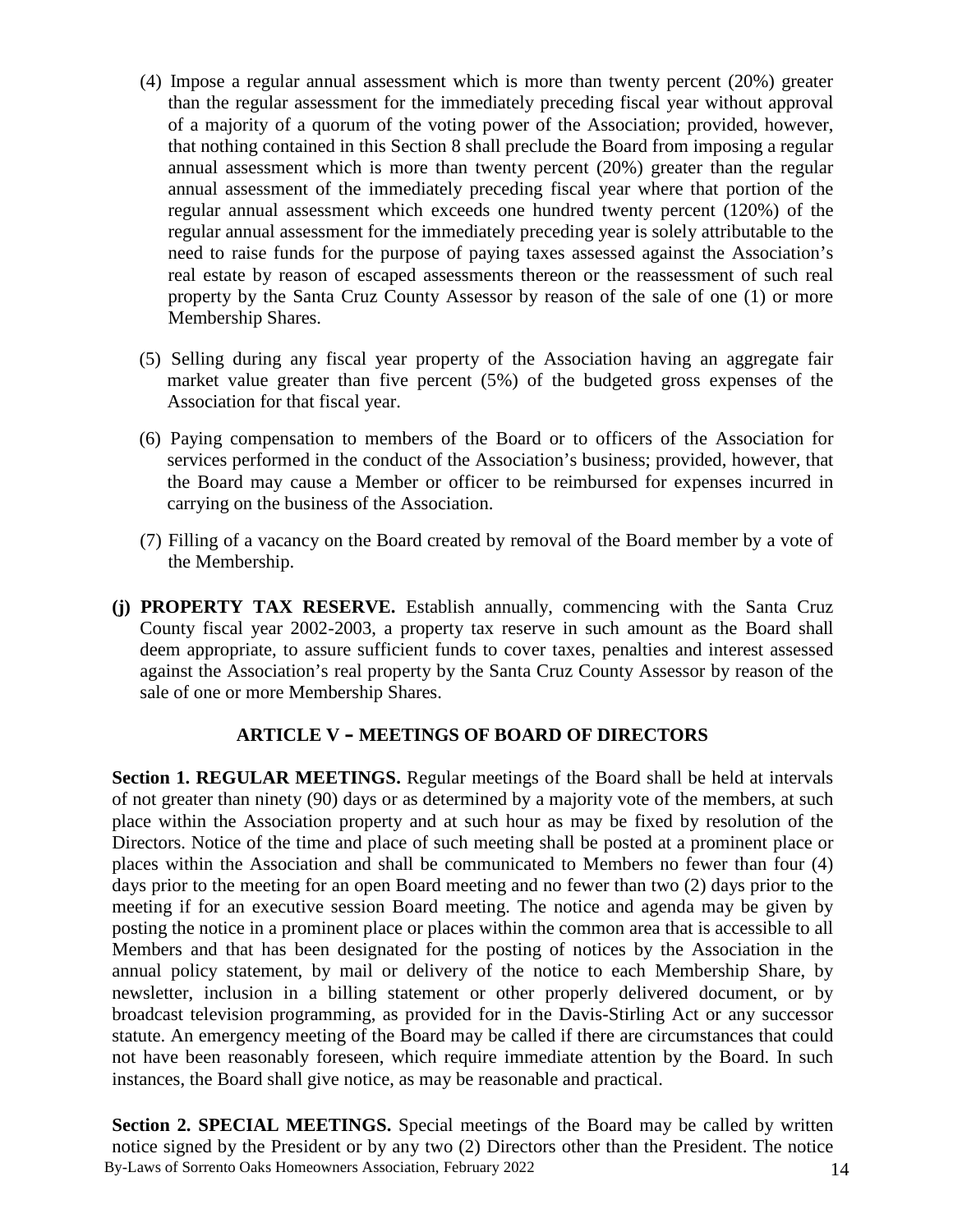shall specify the time and place of the meeting and the nature of any special business to be considered. The notice shall be sent to all Directors and Members and posted in a manner prescribed for notice of regular meetings no fewer than four (4) days prior to the scheduled time of the Meeting if for an open meeting and no fewer than two (2) days prior to the scheduled time of the meeting if for an executive session.

**Section 3. QUORUM.** The presence at the meeting of the Board of fifty-one percent (51%) of the members of the Board shall constitute a quorum for any action except as otherwise provided herein.

**Section 4. OPEN MEETING, EXECUTIVE SESSIONS.** Regular and Special meeting of the Board shall be open to all Members. The Board may, with the approval of the majority of a quorum, adjourn the meeting and reconvene in Executive Session to discuss and vote upon personnel matters, litigation which may affect the Association, the Board, or any Members, and orders of business of a similar nature. The Board may receive in Executive Session any information that may be the subject of a claim of privilege in any judicial or administrative proceeding. The nature of any and all business to be considered in Executive Session shall first be announced in open session.

**Section 5. TAKING ACTION.** In order for any action of the Board of Directors to be an act of the Association, a majority of all of the members of the Board of Directors must approve of the measure. In the event of an emergency, the Board may meet with no notice, but must post such notice to the membership and must note in the minutes of the meeting the reason why more notice could not be given.

**Section 6. BOARD OFFICERS.** The Board, from the Board members, shall elect a President, who shall preside over all meetings of the Association. The Board shall also designate the officers referred to in Article VI.

**Section 7. ACTION TAKEN WITHOUT A MEETING.** The members of the Board shall have the right without a meeting to take action in a case of emergency (if they would otherwise be authorized to take such action at a meeting). The minutes of the next open meeting must include the results of the Board's action(s) taken and include the written consents of the directors who must unanimously consent to conduct the vote by written assent (email included).

**Section 8. CONDUCT OF BOARD MEETINGS.** The Board may establish Rules for the orderly conduct of its meetings. Board meetings shall be conducted by the Association's President or, in the President's absence, by the Vice president, or in the absence of both, by an Officer or Director designated by the Board.

**Section 9. TELECONFERENCE.** Members of the Board may participate in a meeting through use of a conference telephone, electronic video screen, or similar communications equipment, so long as all Directors participating in such meeting can hear one another. Participation in a meeting pursuant to this subdivision constitutes presence in person at such meeting.

**Section 10. MINUTES OF MEETINGS.** The minutes proposed for adoption that are marked as draft, or a summary of the minutes of Board meetings, other than executive session meetings, shall be distributed to all Members within thirty (30) days of the meeting

**Section 11. RECORDING OF MEETINGS.** Audio and video recording of meetings are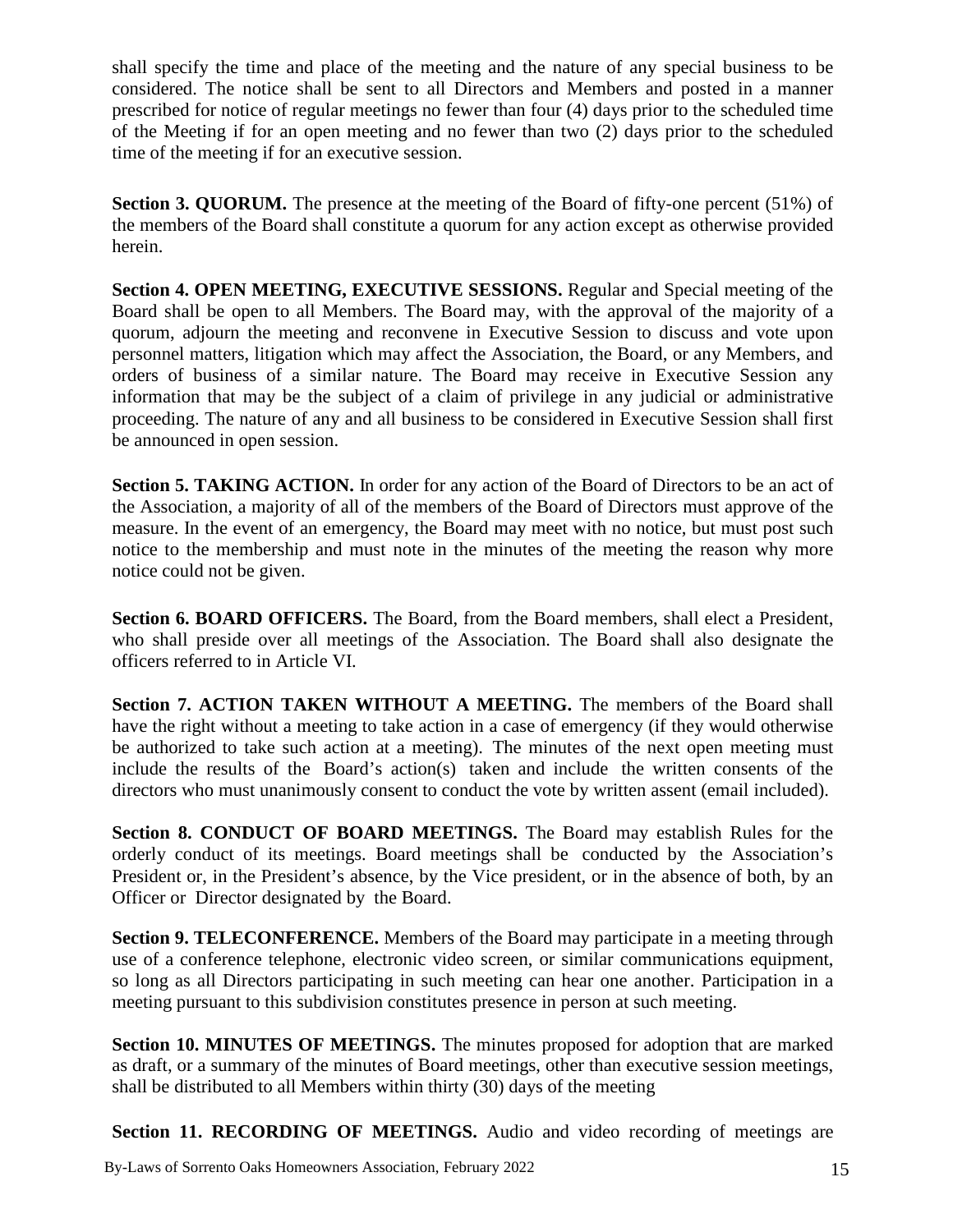prohibited by anyone other than a person authorized by the Board to record the meetings for the sole purpose of preparing official Association minutes.

## **ARTICLE VI – OFFICERS AND THEIR DUTIES**

**Section 1. ENUMERATION OF OFFICERS.** The officers of the Association shall be elected by the Board from the membership of the Board and shall be a President, Vice-President, Secretary, Treasurer, and other officers as the Board may, from time to time, designate or create by resolution.

**Section 2. ELECTION OF OFFICERS.** The election of officers shall take place at the first meeting of the Board following each annual meeting of the Members.

**Section 3. TERM.** Each officer of the Association shall be elected annually by the Board and each shall hold office until election of a successor unless he or she shall sooner resign, or shall be removed, or otherwise be disqualified to serve.

**Section 4. RESIGNATION AND REMOVAL.** An officer may be removed from office with or without cause by the Board. Any officer may resign at any time by giving written notice to the Board, the President, or the Secretary. Such resignation shall take effect on the date of receipt of such notice or at any later time specified therein; the acceptance of such resignation shall not be necessary to make it effective.

**Section 5. VACANCIES.** A vacancy in any office, because of death, resignation, removal, disqualification, or any other cause, shall be filled in the manner prescribed these By-laws for regular appointments to such office. The officer elected to such vacancy shall serve for the remainder of the term of the officer he replaces.

**Section 6. DUTIES.** The duties of the officers are as follows:

- **(a) PRESIDENT.** The President shall be the principal executive Officer of the Association and shall, subject to the control of the Board, supervise, direct, and control all of the business and affairs of the Association. The President shall preside at all meetings of the Board, shall have the general powers and duties of management usually vested in the office of the President of a corporation, and shall have such other powers and duties as may be prescribed by the Board or these By-Laws. The President shall act as the spokesperson (or liaison) between the Manager and the Board, unless the Board directs otherwise.
- **(b) VICE-PRESIDENT.** The Vice-President shall act in the place and stead of the President in the event of his or her absence, inability or refusal to act, and shall exercise and discharge such other duties as may be required of him or her by the Board.
- **(c) SECRETARY.** The Secretary shall record the votes and keep the minutes of all meetings and proceedings of the Board and of the Members; serve notice of meeting of the Board and of the Members; keep appropriate current records showing the Members of the Association together with their addresses; and shall perform such other duties as required by the Board. The Secretary shall give or cause to be given notice of all meetings of the Members and of the Board that are required by the By-Laws or by law and shall have such other powers and perform such other duties as may be prescribed by the Board or by these By-Laws.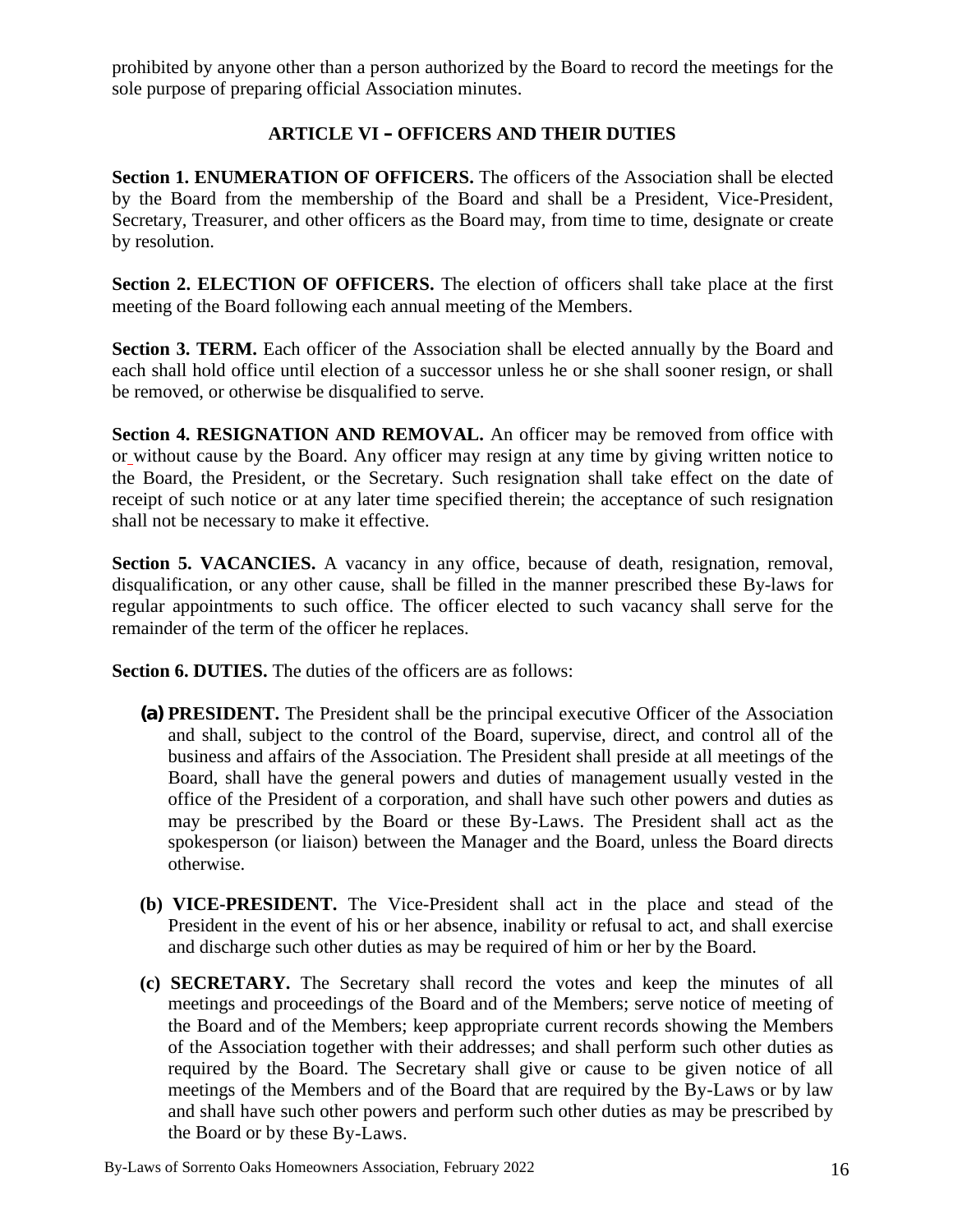**(d) TREASURER.** The Treasurer shall keep or cause to be kept accounts of the monies, properties, and business transactions of the Association. The Treasurer shall cause to be deposited allmonies and other valuables, in the name and to the credit of the Association, with such depositories, as may be designated by the Board. The Treasurer shall cause to be disbursed the funds of the Association as may be ordered by the Board, shall render to the President and Directors, whenever they request it, an account of the Association's transactions and the financial condition of the Association, which shall be made a part of the minutes of Board meetings, and shall have such other powers and perform such other duties as may be prescribed by the Board or these By-Laws.

#### **ARTICLE VII – COMMITTEES**

**Section 1.** The Board may from time to time designate committees for special studies or needs. The members of such committees need not be Members of the Association. The duties and responsibilities of any committee may not be inconsistent with these By-laws or the Articles. A "Policy on Committees" containing the procedures for the yearly reinstatement of committees was approved by the Board of Directors August 25, 2010 and is filed in the Board Policy binder in the Clubhouse.

#### **ARTICLE VIII – MONTHLY OPERATING CHARGES**

**Section 1. OPERATING CHARGES.** The Board of Directors shall establish the amount of the operating expenses annually but may do so at more frequent intervals, should circumstances so require. Except as provided in subsection (c) of this Section 1, no Member shall be charged with more than his/her proportionate share of the operating expenses.

The monthly operating expenses are equal to one-twelfth  $(1/12)$  of the Space's proportionate share of the sum required by the Association, as estimated by its Board of Directors to meet its annual expenses, including but not limited to the following items:

- **(a) OPERATING EXPENSES.** The cost of all operation expenses of the Park and services furnished;
- **(b) ADMINISTRATION.** The cost of all management and administration;
- **(c) TAXES** Property taxes levied by Santa Cruz County on the assessed valuation of the Space occupied by the Member, such taxes to be allocated solely to such Member and payable by such Member as part of his or her monthly operating charge. Taxes for Common Areas and County fees and other charges are equally divided into 92 equal amounts and added to the monthly charges.
- **(d) INSURANCE.** The cost of fire and extended-coverage insurance on the Park and such other insurance as the Association may effect or as may be required by any loan secured by the Park;
- **(e) UTILITIES.** The cost of furnishing water, electricity, heat, gas, garbage, and trash collection, and other utilities, if furnished by the Association;
- **(f) RESERVES.** All reserves, including the general operating reserve and the reserve for replacements, set by the Board of Directors;

By-Laws of Sorrento Oaks Homeowners Association, February 2022 17 **(g) MAINTENANCE.** The estimated cost of repairs, maintenance, and replacements of the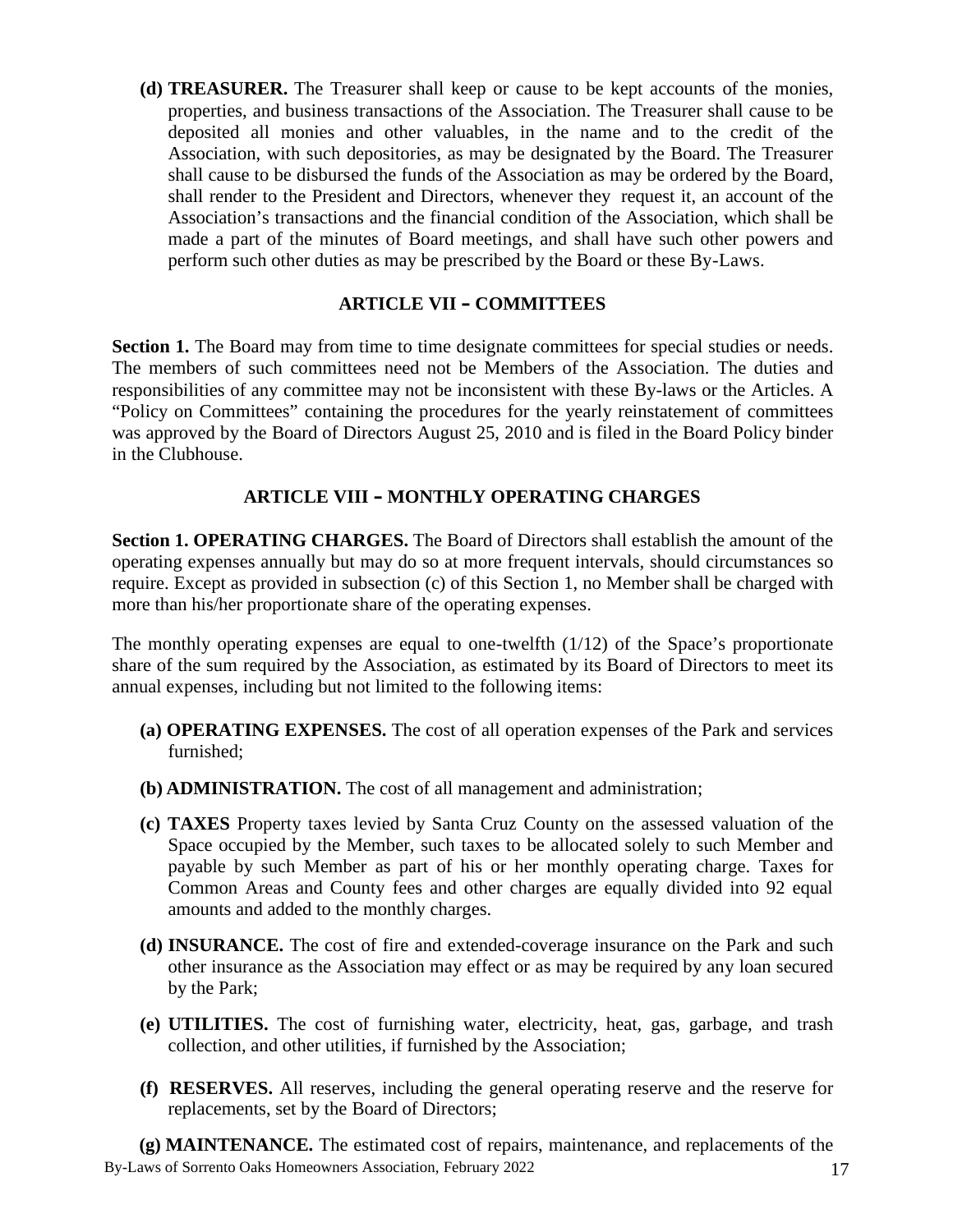Park property to be made by the Association; and

**(h) OTHER EXPENSES.** Any other expenses of the Association approved by the Board of Directors.

**Section 2. CREATION OF THE LIEN AND PERSONAL OBLIGATION FOR OPERATING CHARGES.** Each member, by acceptance of the Occupancy Agreement, shall be deemed to covenant and agree to pay to the Association: (1) Annual Operating Charges, (2) Special Charges, and (3) Individual Special Charges as the same are established and payable as hereinafter provided. Each Member, by acceptance of the Occupancy Agreement, shall be further deemed to have granted to the Association a lien in and on the Member's Membership Share and Occupancy Agreement to secure the Member's payment of the ongoing charges. Such lien shall also secure the payment to the Association of any late charges, interest, costs and reasonable attorneys' fees incurred in connection with the collection of such charges. The personal obligation for delinquent charges shall pass to any successors. No holder of an Occupancy Agreement may exempt himself or herself from liability for his or her contribution towards the Common Expenses of waiver of the use or enjoyment of any of the Common Area or by the abandonment of his or her Space.

**Section 3. PURPOSE OF CHARGES.** The charges levied by the Association shall be used exclusively to promote the health, safety and welfare of all of the Members of the Association, for the improvement and maintenance of the common area, and for the common good of the Association.

**Section 4. ANNUAL OPERATING CHARGES.** Each Member shall pay Annual operating Charges based upon the operating expense budget approved by the Board of Directors. Such budget shall be based on the estimated operating expenses to be paid during the year by the Association in the performance of its duties (plus a reasonable provision for replacement and operating reserves), and shall be assessed to each Member according to the provisions of the By-Laws of the Association.

**Section 5. SPECIAL CHARGES**. In addition to the Annual Operating Charges authorized above, the Association may levy, in any fiscal year, a Special Charge applicable to that year for the purposes of defraying, in whole or in part, the common expenses of the Association for any fiscal year (including, but not limited to, unanticipated delinquencies, costs of construction, unexpected repairs or replacement or reconstruction of capital improvements in or on the Common Area, including fixtures and personal property related thereto). Any Special Charge other than an Individual Special Charge shall be levied against each of the Members in the same proportion as Annual Operating Charges and may be enforced in the same manner as an annual operating charge.

**Section 6. INDIVIDUAL SPECIAL CHARGES.** The Association may levy an Individual Special Charge against a Member in order to obtain reimbursement of funds expended by the Association, provided that such an Individual Special Charge may only be levied to reimburse the Association for costs incurred in bringing the Member(s) and his or her Membership Share into compliance with provisions of the By-laws of the Association and the Articles of Incorporation, and provided further that the notice and hearing requirement set forth in the By- Laws are first applied. When levied, such an Individual Special Charge shall be immediately due and payable and may be enforced in the same manner as an Annual Operating Charge.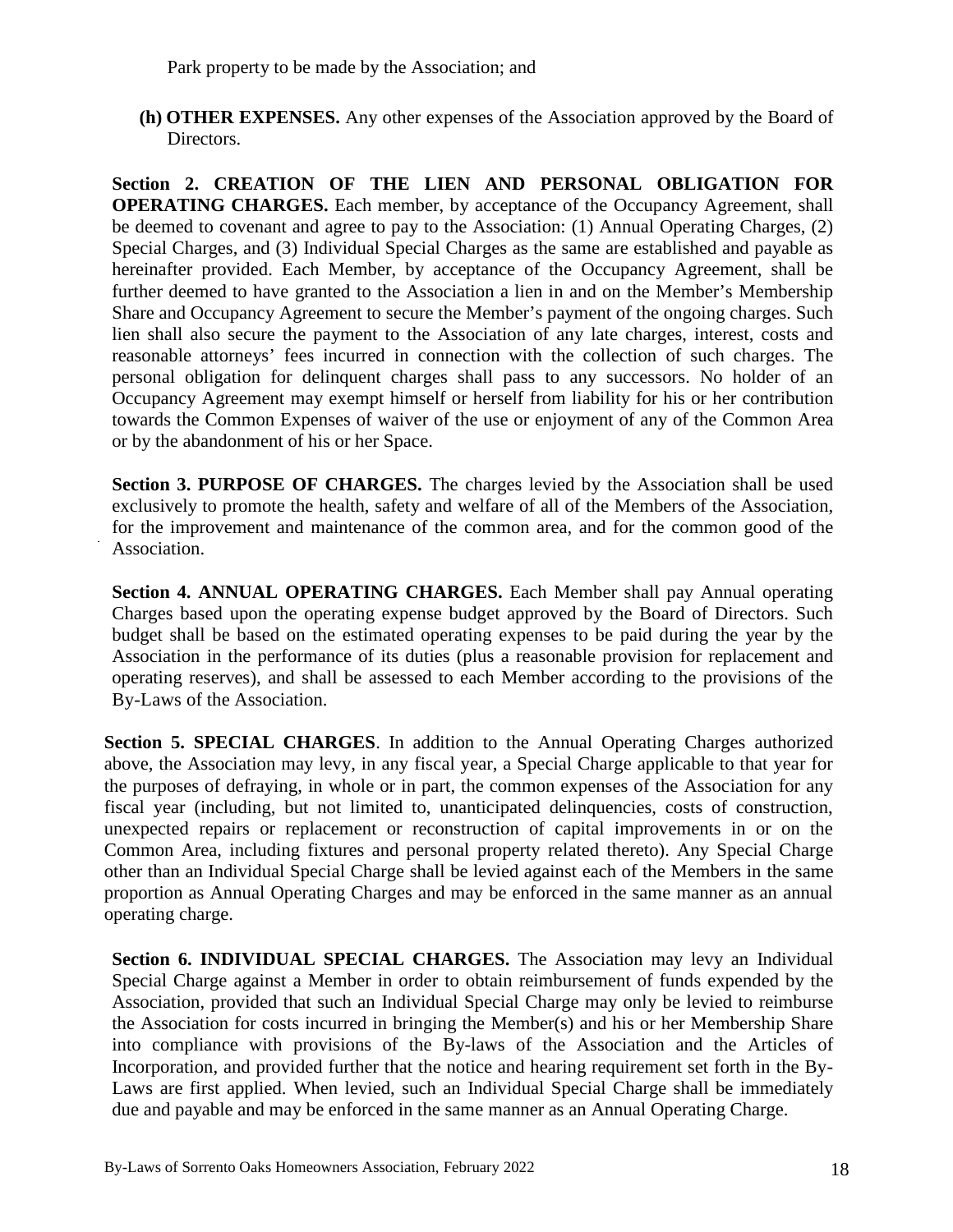**Section 7. DELINQUENCY OF OPERATING CHARGE.** All Annual Operating Charges, Special Charges, and Individual Special Charges, or monthly Installments thereof, levied pursuant to this Declaration are delinquent if not received by close of business on the fifth (5th) business day of the month they become due. For each delinquent charge, or monthly installment thereof, the Association may recover: (a) reasonable costs incurred in collecting the delinquent charge, or part thereof, including reasonable attorneys' fees, (b) a late fee not to exceed ten percent (10%) of the delinquent charge or five dollars (\$5.00), whichever is greater, and (c) interest on all sums imposed herein, including the delinquent charge, reasonable costs of collection, and late fees at twelve percent (12%) annual percentage rate interest, commencing thirty (30) days after the charge becomes due.

**Section 8. PROCEDURE FOR PERFECTION OF LIEN FOR CHARGES.** In the event any Annual Operating Charge, Special Charge, or Individual Special Charge, or monthly installment thereof is not paid within fifteen (15) days after the day upon which it becomes due, the Board may deliver a "notice of Delinquent Charge" to the Member assessed and may cause a copy of said Notice to be recorded in the Official Records of the County of Santa Cruz. Said Notice shall state the amount of the charge then due and unpaid, a description of the Space against which such charge has been levied, the name of the record holder of the Occupancy Agreement on such Space, and the name and address of the trustee authorized by the Association to enforce the lien by judicial or nonjudicial foreclosure (in the event the Association so elected), and shall be signed by a representative designated by the Board. When such a Notice has been recorded, the Charge described therein shall constitute a lien upon the Member's Membership Share and the Occupancy Agreement identified therein, which lien shall be prior in right to all other liens thereafter arising, except all taxes, assessments or other levies which, by law, would be prior thereto except for the lien of any such mortgage on the Property recorded prior to the date any such charge became due. Such charge line shall be in favor of the Association and shall be for the benefit of all members.

**Section 9. ENFORCEMENT OF LIEN FOR CHARGES.** A lien for unpaid charges may be enforced by sale by the trustee designated in the "Notice of Delinquent Charges," or by a trustee substituted pursuant to Section 2934a of the California Civil Code, after failure of the Member to pay such charge in accordance with its terms. Any such sale shall be conducted in accordance with the provisions of Sections 2924, 2924b, and 2924c of the California Civil Code, applicable to the exercise of powers of sale in mortgages and deeds of trust. The lien may also be enforced by the Association, its attorney orany other person in any other manner permitted by law, including judicial foreclosure. The Association, acting on behalf of the Members, shall have the power to bid for the interest at a foreclosure or trustee's sale and to acquire or take by deed in lieu of foreclosure, and hold, lease, mortgage and convey the same. The Association's lien rights pursuant to this Article VIII shall be in addition to other rights and remedies of the Association pursuant to the Articles, By-laws, this Declaration and California law, including the right to terminate Membership and occupancy rights of Members for cause and to evict Members and repossess Spaces by unlawful detainer proceedings.

**Section 10. EXPIRATION AND SATISFACTION OF LIEN.** Upon the payment of amounts secured by a lien the Association shall promptly cause a "Notice of Release of Lien" to be recorded stating the satisfaction and release of such lien.

#### **ARTICLE IX – MISCELLANEOUS**

**Section 1. BOOKS AND RECORDS.** The membership register, books of account, and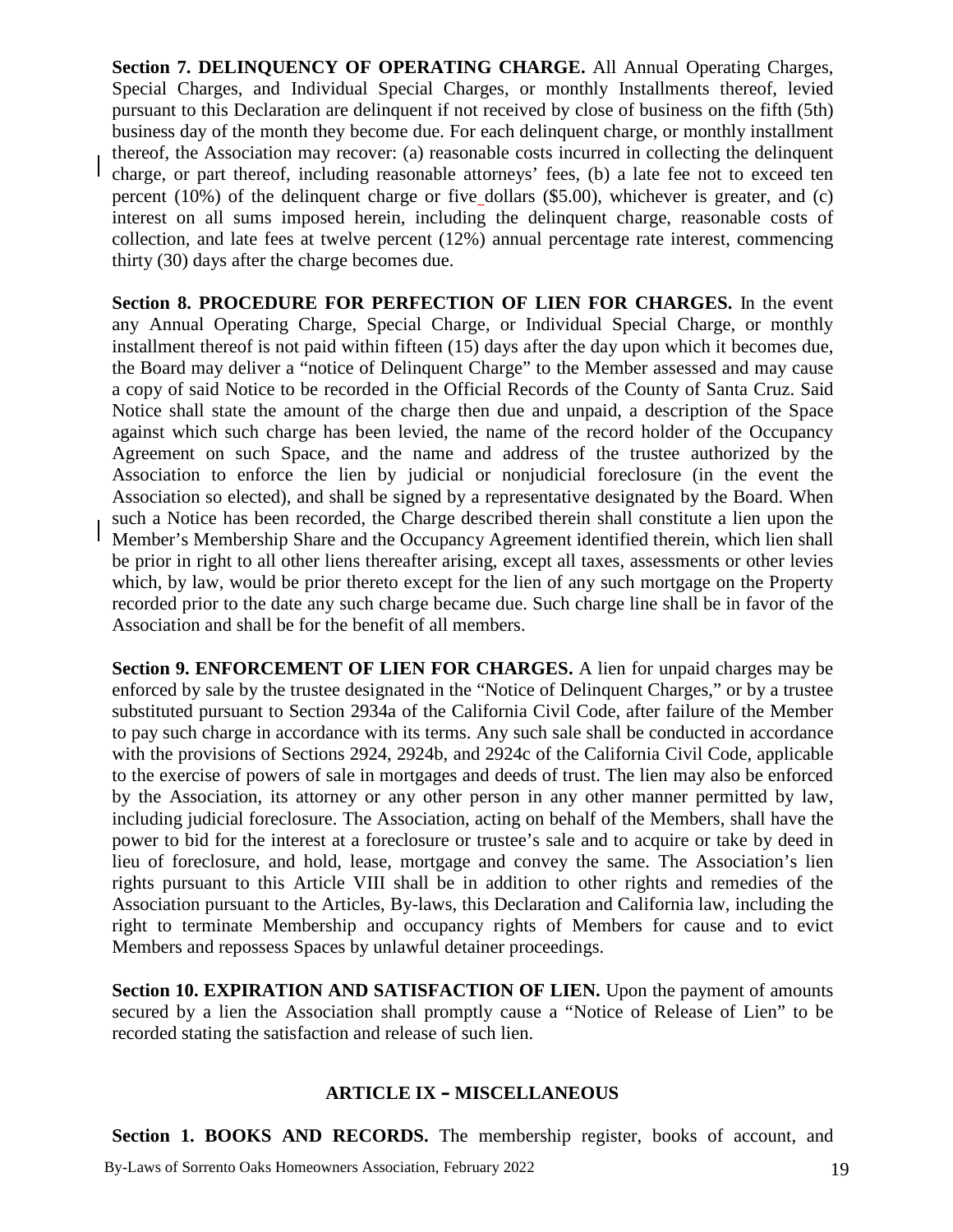minutes of meetings of the Board, and of any committees of the Members or of the Board shall be made available for inspection and copying by any Member or by his or her duly appointed representative, at any reasonable time, at the Association property as the Board shall prescribe. The Board shall establish reasonable rules with respect to:

- (a) Notice to be given to the custodian of the records by a Member desiring to make such an inspection;
- (b) Hours and days of the week when such an inspection may be made; and
- (c) Payment of the cost of reproducing copies of documents requested by a Member.
- (d) Such other records as enumerated under the Davis-Stirling Act.
- (e) Records availability and copies to be provided as defined under the Davis-Stirling Act.
- (f) The following records are not subject to inspection:
	- i. Executive session minutes of the Board;
	- ii. Personnel records (other than payroll records);
	- iii. Litigation files or records protected by the attorney-client privilege;
	- iv. Pending contracts;
	- v. Legal invoices (however, Members do have the right to know how much money is being spent on legal matters);
	- vi. Records likely to lead to identity theft;
	- vii. Records likely to lead to fraud;
	- viii. Records reasonably likely to compromise the privacy of an individual Member (such as owner records, including goods or services provided to Members for which the Association received monetary consideration other than assessments);
	- ix. Disciplinary actions, collection activities, or payment plans of other owners;
	- x. Personal information, including a social security number, tax id number, driver's license number, credit card account numbers, bank account number, or bank routing number; and
	- xi. Interior architectural plans for individual homes.

Every Director shall have the absolute right, at any reasonable time, to inspect all books, records and documents of the Association and the physical properties owned or controlled by the Association. The right of inspection by Directors shall include, without limitation, the right to make extracts and copies of documents at Association expense.

**Section 2. FINANCIAL STATEMENTS.** Financial statements for the Association shall be prepared on a schedule approved by the Board and copies shall be distributed to each Member of the Association as follows: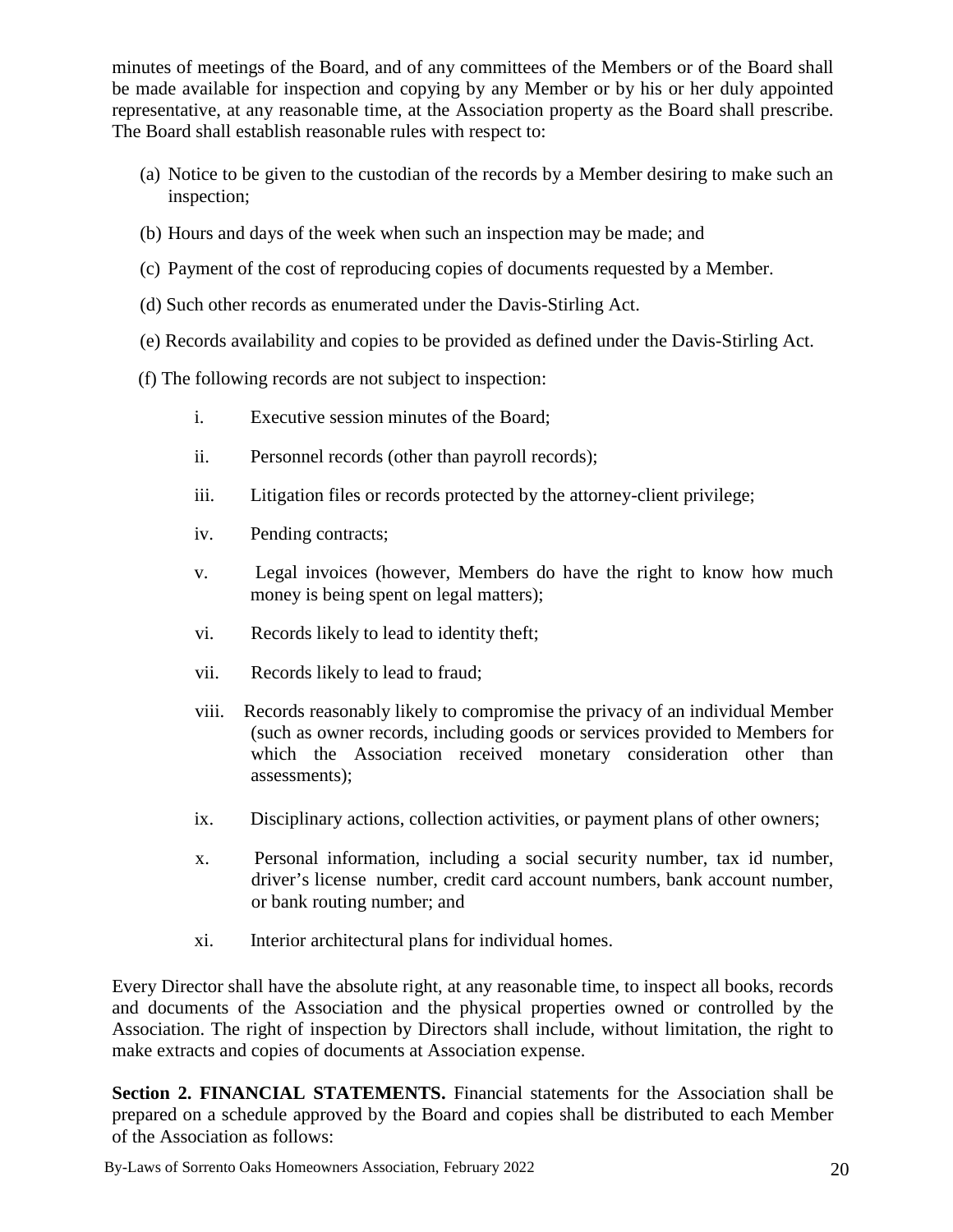- (a) A budget for each fiscal year consisting of at least the following information shall be distributed not less than thirty (30) days and not more than ninety (90) days prior to the beginning of the fiscal year.
	- (1) Estimated revenue and expenses on an accrual basis.
	- (2) The amount of the total cash reserves of the Association currently available for replacement or major repair of common facilities and for contingencies.
	- (3) An itemized estimate of the remaining life of, and the methods of funding to defray the costs of repair, replacement or additions to major components of the common areas and facilities for which the Association is responsible. (See section 7 for more details.)
	- (4) A general statement setting forth the procedures used by the governing body in the calculation and establishment of reserves to defray the costs of repair, replacement or additions to major components of the common areas and facilities for which the Association is responsible.
- (b) A report consisting of the following shall be distributed within one hundred and twenty (120) days after the close of the fiscal year:
	- (1) A balance sheet as of the fiscal year,
	- (2) An operating (income statement for the fiscal year,
	- (3) A statement of cash flows for the fiscal year, and
	- (4) For any fiscal year in which the gross income to the Association exceeds seventyfive thousand dollars (\$75,000.00), a copy of the review of the annual report prepared in accordance with generally accepted accounting principles by a licensee of the California State Board of Accountancy.
- (c) If the report referred to in (b) above is not prepared by an independent accountant, it shall be accompanied by the certificate of an authorized officer of the Association that the statement was prepared from the books and records of the Association without independent audit or view.
- (d) At least quarterly, the Board of Directors will review the following:
	- (1) The current reconciliations of the Association's operating and reserve accounts as well as the current year's actual reserve revenues and expenses compared to the current year's budget,
	- (2) An income and expenses statement for the Association's operating and reserve accounts,
	- (3) The latest account statement for the operating and reserve accounts.

**Section 3. ALLOCATION OF PROPERTY TAXES AND INTEREST FOR FEDERAL AND STATE INCOME TAX PURPOSES.** By March 15 of each year, the Association shall notify each Member in writing of the amount of property taxes paid by each Member during the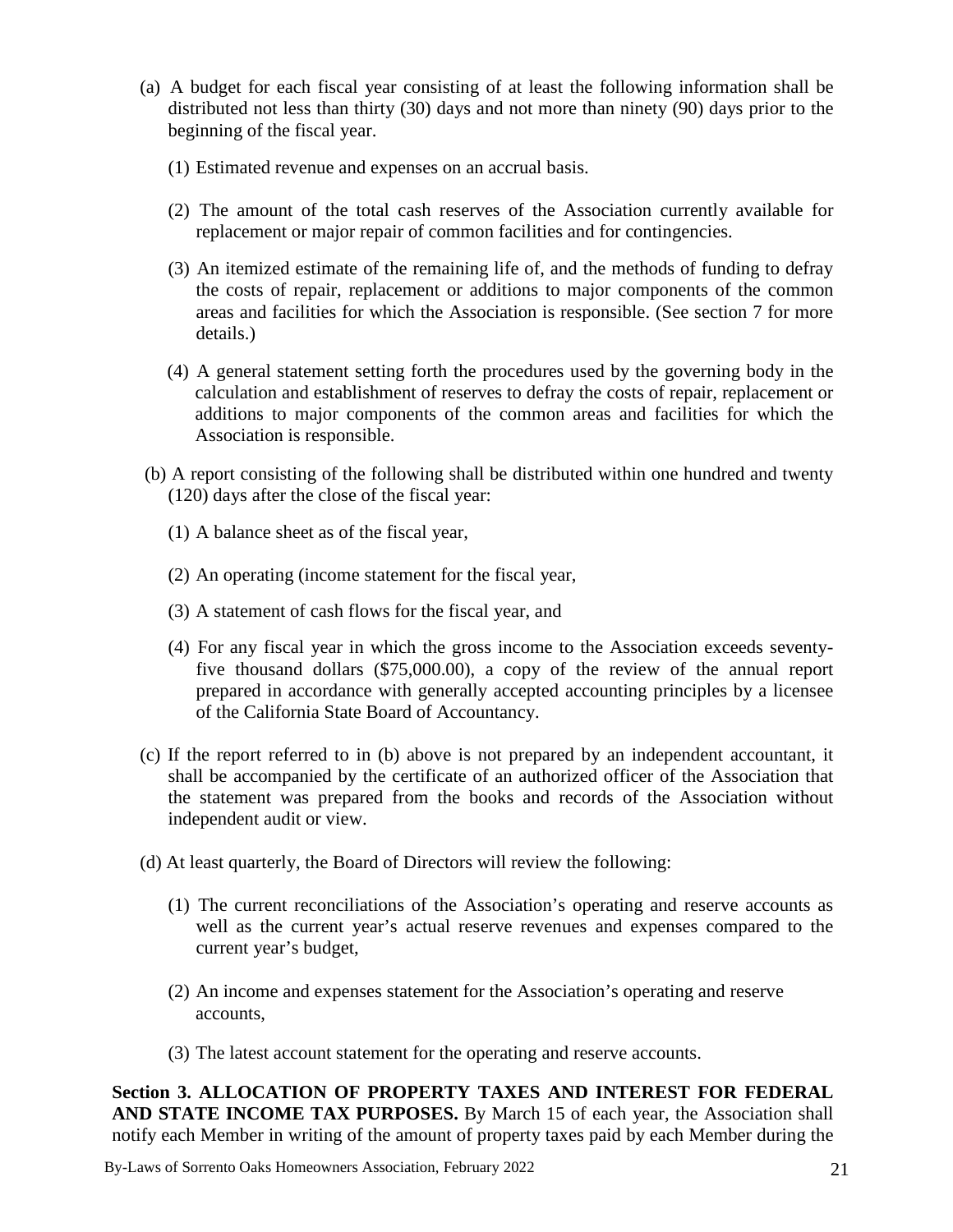preceding year. The Association shall determine that amount by:

- (i) allocating the total amount of property taxes paid by the Association on all realty owned by the Association except Spaces occupied by Members in proportion to the total amount of carrying charges paid by each Member for the previous calendar year; plus
- (ii) allocating to each member the real property taxes paid with respect to the Space occupied by that Member.
- (iii) The Association shall notify each Member in writing of the amount of original loan interest allocated to each Member for the previous calendar year.

**Section 4. NOTICES.** Any notice permitted or required to be delivered as provided herein may be delivered either to each individual residence or by mail.

**Section 5. PROHIBITION AGAINST SHARING IN CORPORATE EARNINGS.** No Member, Director, officer, employee or person connected with the Association, or any other private individual shall receive, at any time, any of the earnings or pecuniary profit from the operations of the Association; provided, however, that this shall not prevent the payment to any such person of such reasonable compensation as shall be fixed by the Board of Directors for services rendered to, for or on behalf of the Association in effecting any of its purposes as shall be fixed by the Board of Directors. No such person or persons shall be entitled to share in the distribution of any of the corporate assets upon the dissolution of the Association, except that Members shall be entitled to receive in dissolution an amount up to the transfer value of each Membership Share. The "Corporate Equity," which is defined as the excess of the current fair market value of the Association's real property over the sum of the current transfer values of all Membership Shares, reduced by the principal balance of outstanding encumbrances upon the corporate real property as a whole, shall be applied as follows:

- (a) The corporate equity shall be used only for the following purposes, and only to the extent authorized by the Board, subject to the provisions and limitations of the Articles of Incorporation and By-laws:
	- (1) For the benefit of the Association, by the improvement of the real property,
	- (2) For expansion of the Association, by acquisition of additional real property,
	- (3) For the mutual benefit of the members.
- (b) Upon sale of the property or dissolution of the Association, the Corporate Equity shall be divided pro-rata among and distributed to the Members

**Section 6. SIGNING OF CHECKS.** All checks must be signed by two (2) people as designated by the Board, one of which shall be the President, the Vice-President, or the Treasurer.

**Section 7. RESERVE STUDY.** The reserve study shall be reviewed annually and at least once every three (3) years, the Board shall cause a site-review study of the reserve account to be performed. The study shall, at a minimum, include:

a. *Major Components*. Identification of those major components of the common areas which the Association is obligated to repair, replace, restore, or maintain;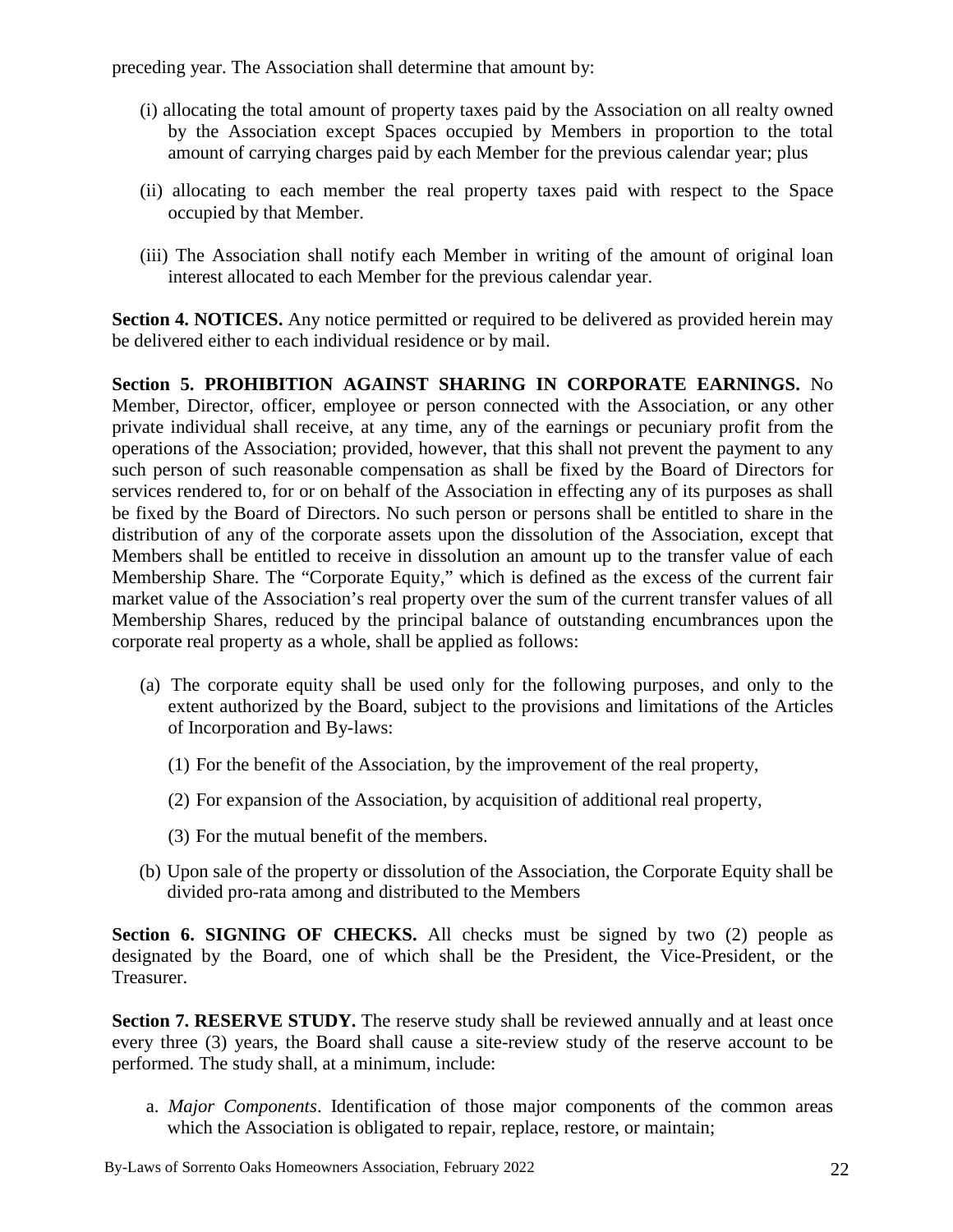- b. *Remaining Life*. Identification of the probable remaining useful life of the components, as of the date of the study;
- c. *Cost to Repair or Replace*. An estimate of the cost of repair, replacement, restoration, or maintenance of the components during and at the end of their useful life;

d. *Annual Contribution*. An estimate of the total annual contribution necessary to defray the cost to repair, replace, restore, or maintain the components during and at the end of their useful life, after subtracting total Reserve funds as of the date of the study;

e. *Reserve Funding Plan*. A reserve funding plan that indicates how the Association plans to fund the annual contribution to meet the Association's obligations for the repair and replacement of all major components with an expected remaining life of thirty (30) years or less, not including those components that the Board has determined will not be replaced or repaired. The plan shall include a schedule of the date and amount of any change in regular or special assessments that would be needed to sufficiently fund the reserve funding plan. The plan shall be adopted by the Board of Directors at an open meeting before the membership of the Association. If the Board of Directors determines that an assessment increase is necessary to fund the reserve funding plan, any increase shall be approved in a separate action of the Board.

**Section 8. DISCLOSURES.** The Association shall distribute to the Members by the dates outlined below all of the following information:

- a. Notice of Enforcement Rights. The Board shall annually distribute to each Member a schedule of penalties for violation of the Association's Governing Documents (e. g. monetary penalties, suspension of privileges, or injunctive relief).
- b. Minutes. The Board shall distribute to the Members the minutes of each meeting, with the exception of executive Board meeting, within 30 days after each meeting.
- c. Budget. The Board shall annually distribute the operating budget to all Members thirty (30) to ninety (90) days prior to the beginning of the fiscal year.
- d. Reserves. The Board shall annually distribute to all Members, as part of the operating budget: (i) a summary of the Association's reserves; (ii) a statement of the procedures used for calculating the reserves; (iii) whether special assessments will be needed for repairs or to replenish reserves; and (iv) a summary of the reserve funding plan adopted by the Board of Directors of the Association.
- e. Financial Statement. The Board shall annually distribute to the Members a review of the Association's financial statement within one hundred twenty (120) days of the close of the fiscal year. The financial statement may be distributed by electronic transmission (fax, e-mail, or posting on an electronic message board or network designated by the Association for that purpose, coupled with a separate notice to the recipient of the posting).
- f. Assessment Collection Policies. The Board shall annually distribute to the Members, not less than thirty (30) days nor more than ninety (90) days prior to the beginning of the fiscal year, the Association's policies and practices for enforcing lien rights or other legal remedies for enforcing delinquencies (e.g., late charges, interest, or suspension of privileges).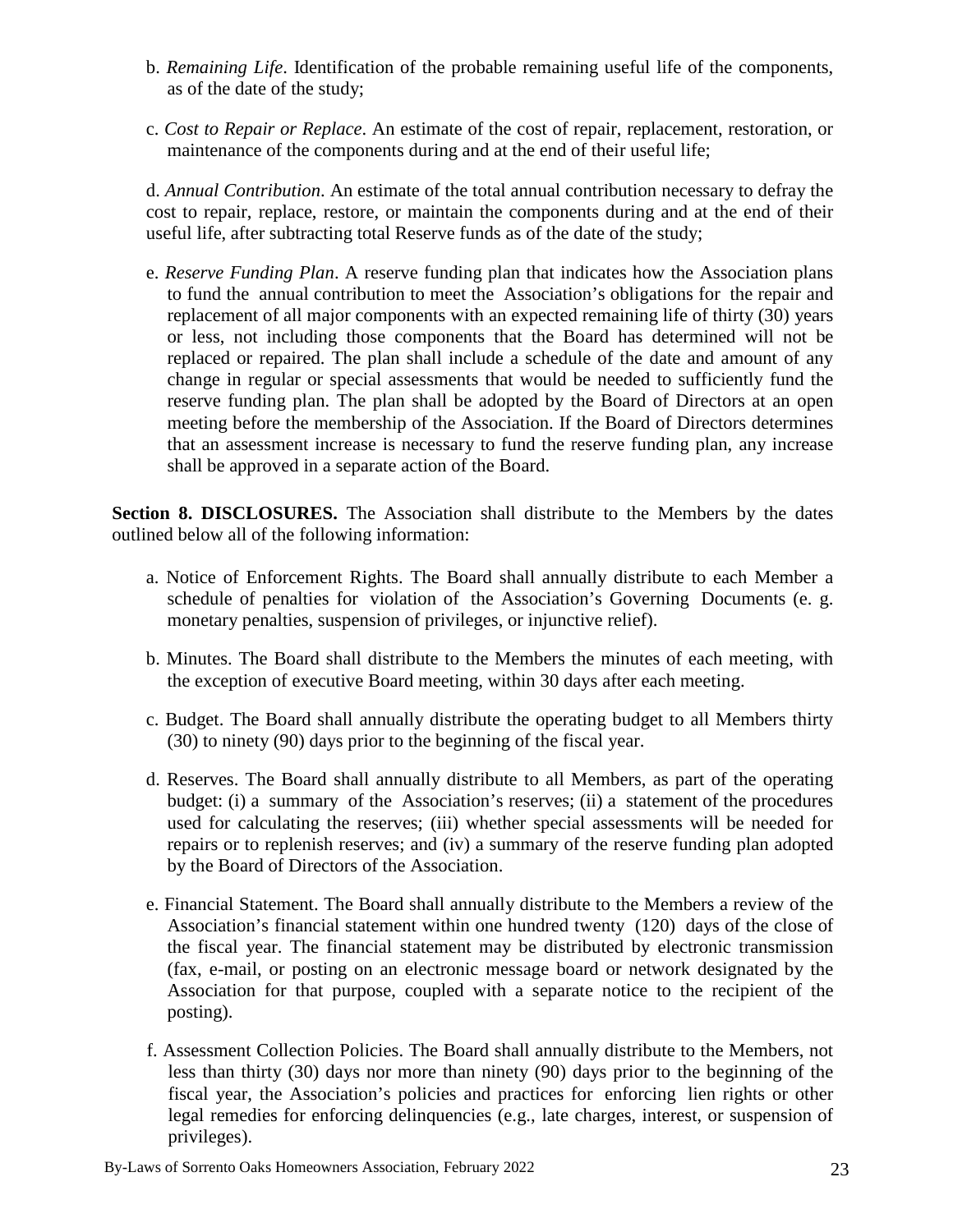g. Insurance. The Board shall distribute to Members, not less than thirty (30) days nor more than ninety (90) days prior to the beginning of the fiscal year, a summary of the Association's insurance which complies with the Davis-Stirling Act.

## **Section 9. RULES ENFORCEMENT AND DISPUTE RESOLUTION.**

- a. Rules Enforcement Procedures. Privileges and voting rights may not be suspended or fines imposed, except as follows:
	- i. *Notice of Hearing*. The Board shall set a hearing date and notify the Member in writing at least ten (10) days in advance, either personally or by prepaid first-class or registered mail to the most recent address of the Member as shown on the Association's records. The notice shall set forth the date and nature of the violation, and the Member's right to present evidence in his or her defense, either in writing or in person, at the hearing.
	- ii. *Hearing*. The hearing shall be held in executive session, unless the Member requests otherwise.
	- iii. *Notice of Decision*. Within fifteen (15) days after the Board makes a decision on imposition of any penalty or fine, notice of the decision shall be given to the Member, which shall specify the violation and the penalty imposed. In the event the Association suspends voting rights or privileges, the suspension does not take effect until fifteen (15) days after the notice of decision is given to the Member.
- b. Internal Dispute Resolution. If the Association and a Member are involved in a dispute involving their rights, duties, or liabilities under California law or the Governing Documents, either the Association or the Member may request internal dispute resolution, as provided for in the Association's Rules and Regulations, pursuant to the Davis-Stirling Act.
- c. Pre-Litigation Dispute Resolution. Before filing suit for actions for declaratory, injunctive, or writ relief, either alone or in conjunction with a money claim of \$5,000 or less, the party seeking to litigate the matter shall offer alternative dispute resolution, pursuant to the procedures described in the Davis-Stirling Act.

## **ARTICLE X – CONDEMNATION**

**Section 1. CONDEMNATION.** In the event of any taking of the Park, or any part thereof, by eminent domain, the Association shall be entitled to receive the award of such taking. The Association shall use the proceeds of the taking in the following order:

- (a) Payment of any amounts required by any mortgagee under the terms of the agreements between the mortgagee and the Association,
- (b) Establishment of an account in the name of the Association, funded in the amount necessary to repair or rebuild any facilities which have been taken or adversely affected by the taking;
- (c) Purchase of Membership Shares from the Association Members whose space was taken or partially taken such that the space is no longer able to be occupied. If insufficient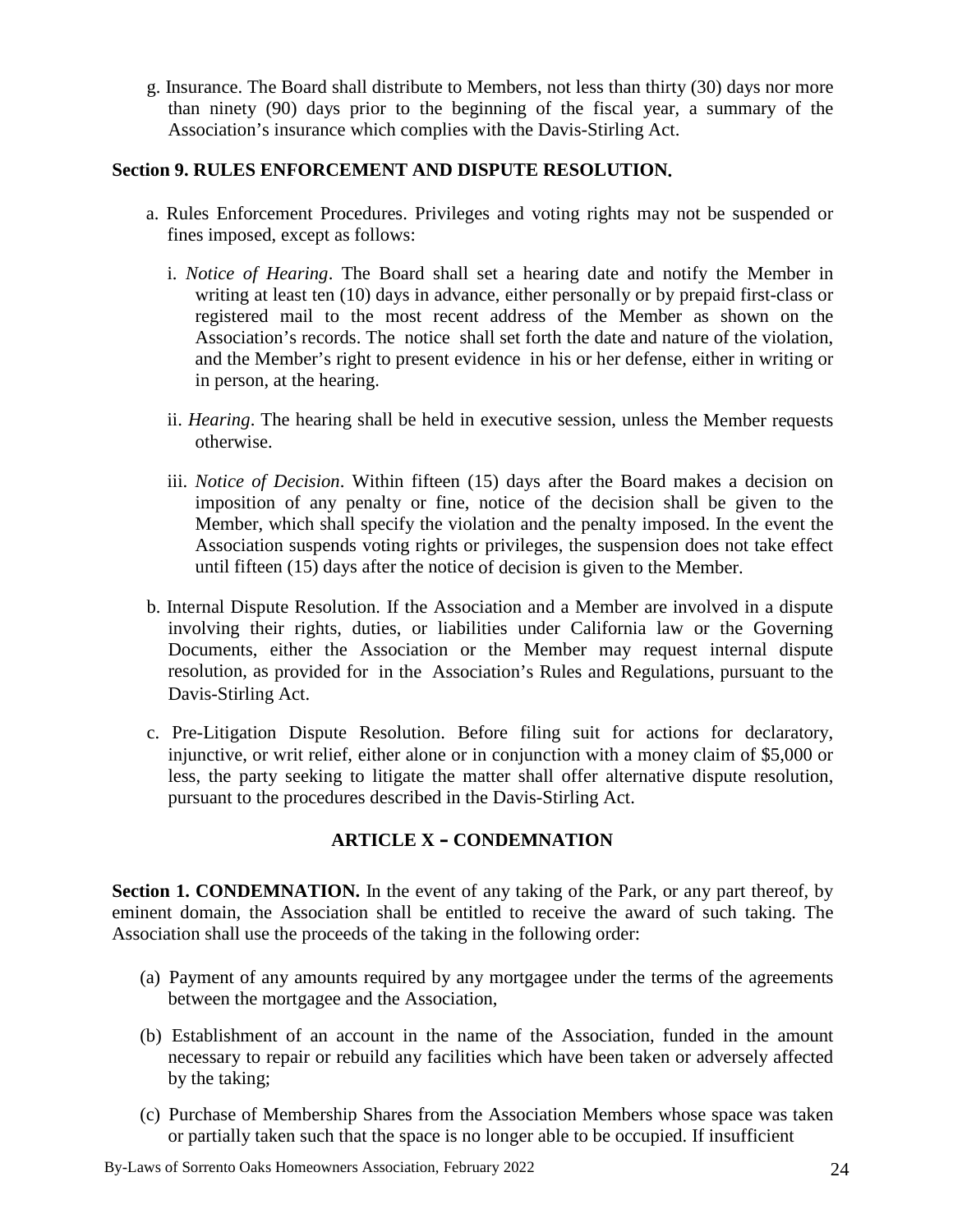Membership Shares so affected, then the proceeds shall be allocated on a proportional basis to each Member so affected:

(d) The Association shall retain any remaining funds and may use the funds in accordance with the governing instruments of the Association.

#### **ARTICLE XI - AMENDMENTS**

Section 1. SPECIAL MAJORITY. These By-laws may be amended by the vote or written assent of fifty percent plus one (50% plus 1) of the Members of the Association; except in Article II, Section 6(d) (transfer value), may be amended only by the vote or written assent of seventy-five percent (75%) of the Members of the Association. Votes may be taken at any Regular or Special meeting of the Members called for that purpose. Amendments to the Articles of Incorporation shall be passed by a majority of the Board of Directors and fifty percent plus one (50% plus 1) of the Members.

Notwithstanding anything contained herein, the percentage of the voting power of the Association necessary to amend a specific clause or provision in the Articles of Incorporation or these By-laws shall not be less than the prescribed percentage of affirmative votes required for action to be taken under that clause.

Section 2. INTERPRETATION. In the case of any conflict between these By-laws and the Articles, the Articles shall control. No amendment hereof shall have the effect of producing an amendment of the Articles.

Section 3. NOTICE OF PROPOSED AMENDMENT. At any meeting, whether regular or special, where an amendment of the By-laws may be considered, the notice of the meeting (or notice given to all Members in the manner of a notice for a meeting and within the time limits provided) shall so state, and, if a specific amendment is proposed, the notice shall include the text of the proposal.